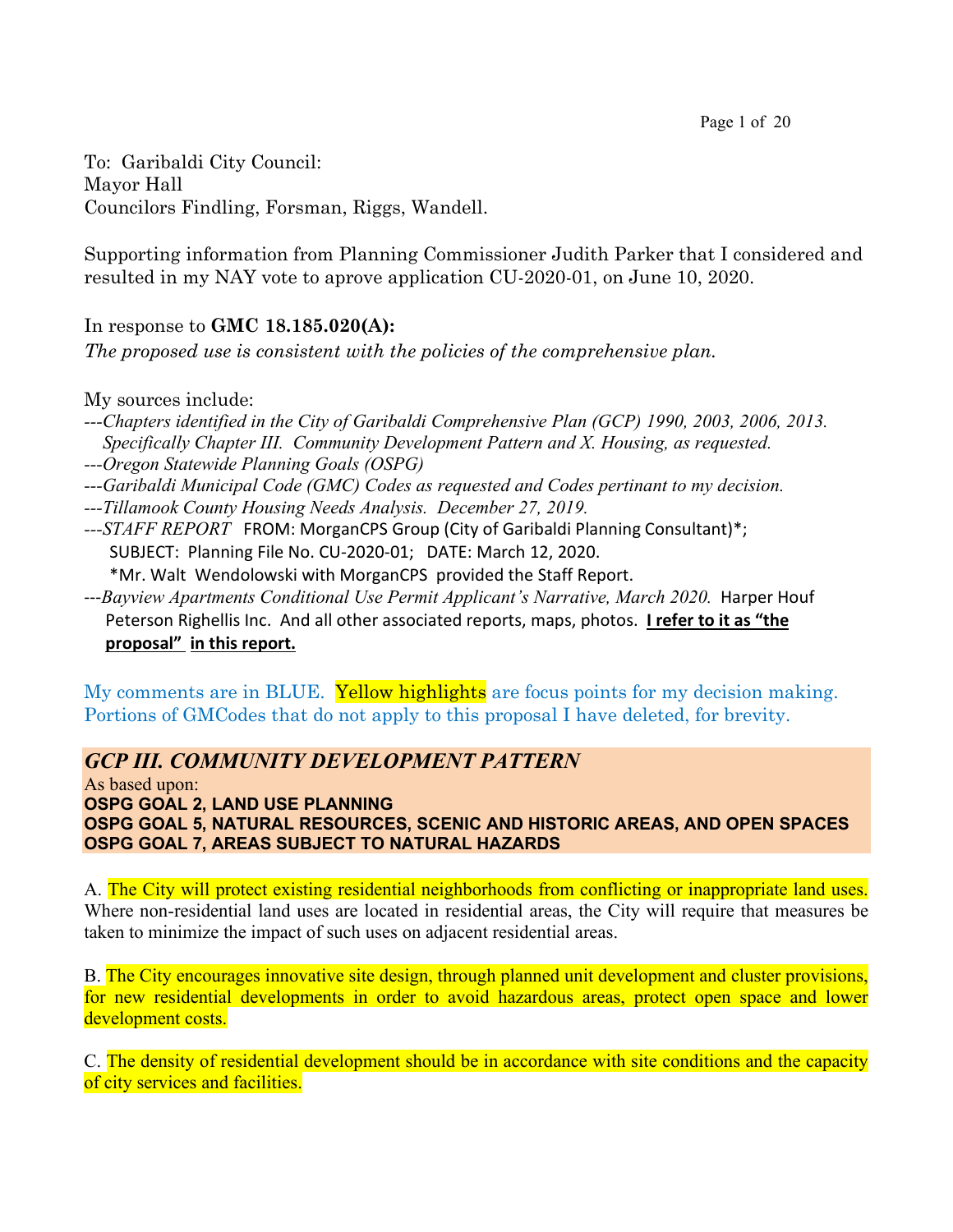D. Commercial uses and other high intensity land uses are encouraged to remain clustered around the present downtown core of the City in order to create as pedestrian oriented a commercial district as possible. Commercial uses with high traffic generation should be located at the eastern or western end of the commercial area.

E. Where new commercial uses abut a residential zone, site design measures should be required to minimize potential adverse impacts on the residential zone. Particular attention should be given to minimizing traffic impacts.

# **GMC Chapter 18.05 INTRODUCTORY PROVISIONS**

I include these as they are parent titles to all other Chapter 18.05 provisions. This is the **ZONING** Code. To not do so is failure to provide complete and essential guidance to support the provisions in which to evaluate both proposal and staff report. Of note it gives recognition to *adequate light and air* along with *protection and enhancement of the appearance.*

# **18.05.010 Title.**

This title shall be known as the Garibaldi zoning ordinance.

# **18.05.020 Purpose.**

The purpose of this title is: to encourage the orderly development of the city; to promote appropriate uses of land; to conserve and stabilize the value of property; to provide adequate light and air; to lessen congestion; to prevent undue concentration of population; to facilitate adequate provisions for community facilities such as water supply and sewerage; to protect and enhance the appearance of the city; and in general to promote the public health, safety, convenience, and general welfare. The city has prepared a comprehensive plan and zoning ordinance to encourage orderly growth and to promote the public health, safety convenience, and public welfare.

# **18.12.040 Applicable documents.**

A. The Garibaldi comprehensive plan shall serve as the comprehensive plan for the urban area.

B. The Garibaldi zoning ordinance and subdivision ordinance shall provide the criteria for revising and acting on proposed land use actions in the urban area.

#### **GMC Chapter 18.80 HILLSIDE OVERLAY ZONE (HOZ)**

The location of the (HOZ) is not shown or identified on any plans included in this proposal. When the Applicant questioned about this, the referral was to use sheet drawings C2.0, C5.0, C8.0 to determine where the zone is (public hearing May 13, 2020.). There is no estimate in the proposal as to how many acres are in the HOZ. Proposed buildings 1, 3 and 5 lie within HOZ zones.

# **18.80.030 Development and uses permitted.**

Any use permitted outright or conditional use permitted in the underlying zone may be permitted within the boundaries of the hillside overlay zone, subject to the procedures and development and use criteria of GMC 18.80.040 and 18.80.050.

# **18.80.050 Development and use criteria.**

A. The city planner, at the direction of the city council, shall require the following reports be provided by an applicant who proposes to develop land within the hillside overlay zone. The cost of all reports shall be borne by the applicant.

1. Geologic Site Investigation. This report shall include an adequate description, as defined by the building official, of the geology of the site, conclusions and recommendations regarding the effect of geologic conditions on the proposed development, and recommendations on specific engineering or construction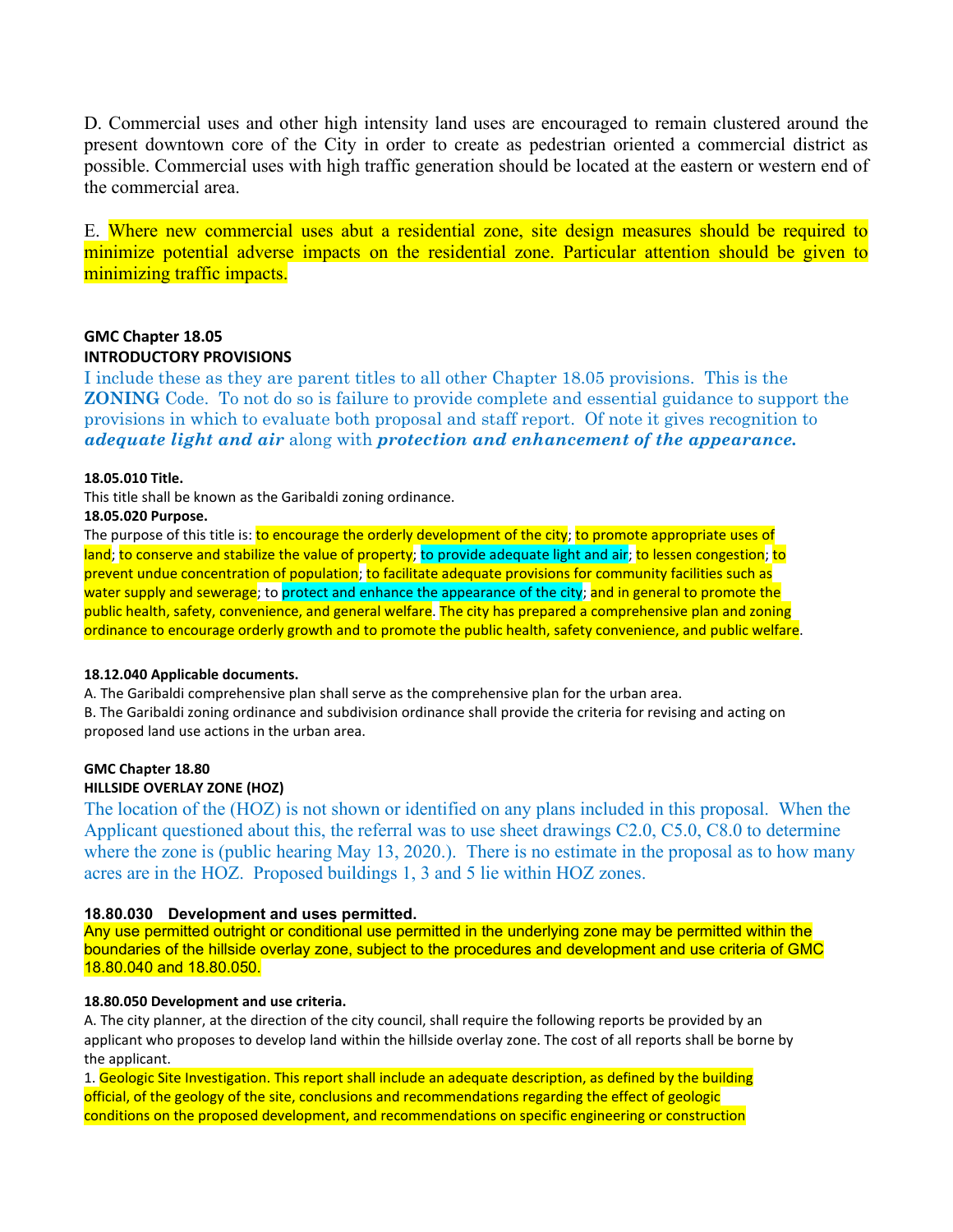# methods which will eliminate or minimize to an acceptable level any identified geologic hazards. The report shall be prepared by a registered geologist. Comments regarding this report are at the end of this ordinance.

- 2. Grading Plan. This plan shall include the following information:
- a. Existing and proposed contours (five-foot intervals) of property;
- b. Details of terrain and area drainage;

c. Location of any existing buildings or structures on the property where the work is to be performed, the location of any existing buildings or structures on land of adjacent owners that are within 15 feet of the property or that may be affected by the proposed grading operations, and proposed or approximate locations of structures relative to adjoining topography;

d. The direction of drainage flow and the approximate grade of all streets;

e. Limiting dimensions, elevations, or finish contours to be achieved by the grading, including all cut and fill slopes, proposed drainage channels, and related construction;

f. Detailed plans and locations of all surface and subsurface drainage devices, walls, dams, sediment basins, storage reservoirs, and other protective devices to be constructed with, or as a part of, the proposed work, together with a map showing drainage area, the complete drainage network, including outfall lines and natural drainage ways which may be affected by the proposed development, and the estimated runoff of the area served by the drains.

The Staff Report includes parts of an ODOT letter between the city engineer stipulating the water would not be allowed to flow or sheet flow onto Highway 101. The applicant's statement is just a few GMC ordinances verbatium. Drawings in the proposal show an existing eight inch concrete drain at the southwest corner of the property where an intermittent stream is located. The Geotechnical report says:

"We understand that consideration is being given to possible collection. and disposal of storm water on the subject apartment development site. While specific details regarding storm water collection and/or disposal are still unknown at this time, we envision that disposal of storm water will likely be performed below the existing site and/or ground surface elevations rather in open near surface infiltration ditches and/or swales. In this regard, although field infiltration testing was not performed at the site during this phase of the investigation, we are of the opinion that the underlying medium dense, silty sand to highly weathered bedrock deposits will restrict the ability of the upper silty sand subgrade soils to effectively infiltrate storm water. Additionally, the potential for slope instability is possible due to the presence of moderately steep slopes at the site. As such, we are of the opinion that infiltration and/or disposal of storm water should only be performed within the lower southerly portion of the site. Further, we recommend that field testing be performed following the construction of a storm water infiltration system to verify that any assumed infiltrates are appropriate for the project."

The proposal states under Existing Conditions at I. Summary of Site & Proposal "..., there is a possible minor wetland in the southwest corner of the site that is approximately 21 cubic yards in size. However, the applicant is not proposing any work to be done in this portion of the site, so there is no impact anticipated for this potential wetland." I disagree. The applicant stated at the May 13, 2020 public hearing the water will go into the drain, under Highway 101 and the railroad tracks then into the bay. Of note it is also important to recognize the water would discharge into the I-1 (Industrial) zone occupied by the wrecking yard /HAZMAT site, then on to the EC-2 (Estuary Conservation 2) zone and end up in the EN (Estuary Natural) zone. Although a permit from DEQ is required to do this, the proposal does not protect the estuary zones of Tillamook Bay.

The grading plan shall be prepared by a registered civil engineer.

3. Erosion Control Plan. This plan shall describe measures to be taken to stabilize slopes and minimize soil erosion during construction.

B. The following requirements are applicable to geologic site investigations:

1. The burden of proof shall be upon the applicant to show construction feasibility in hazardous areas. A proposed use will only be permitted where: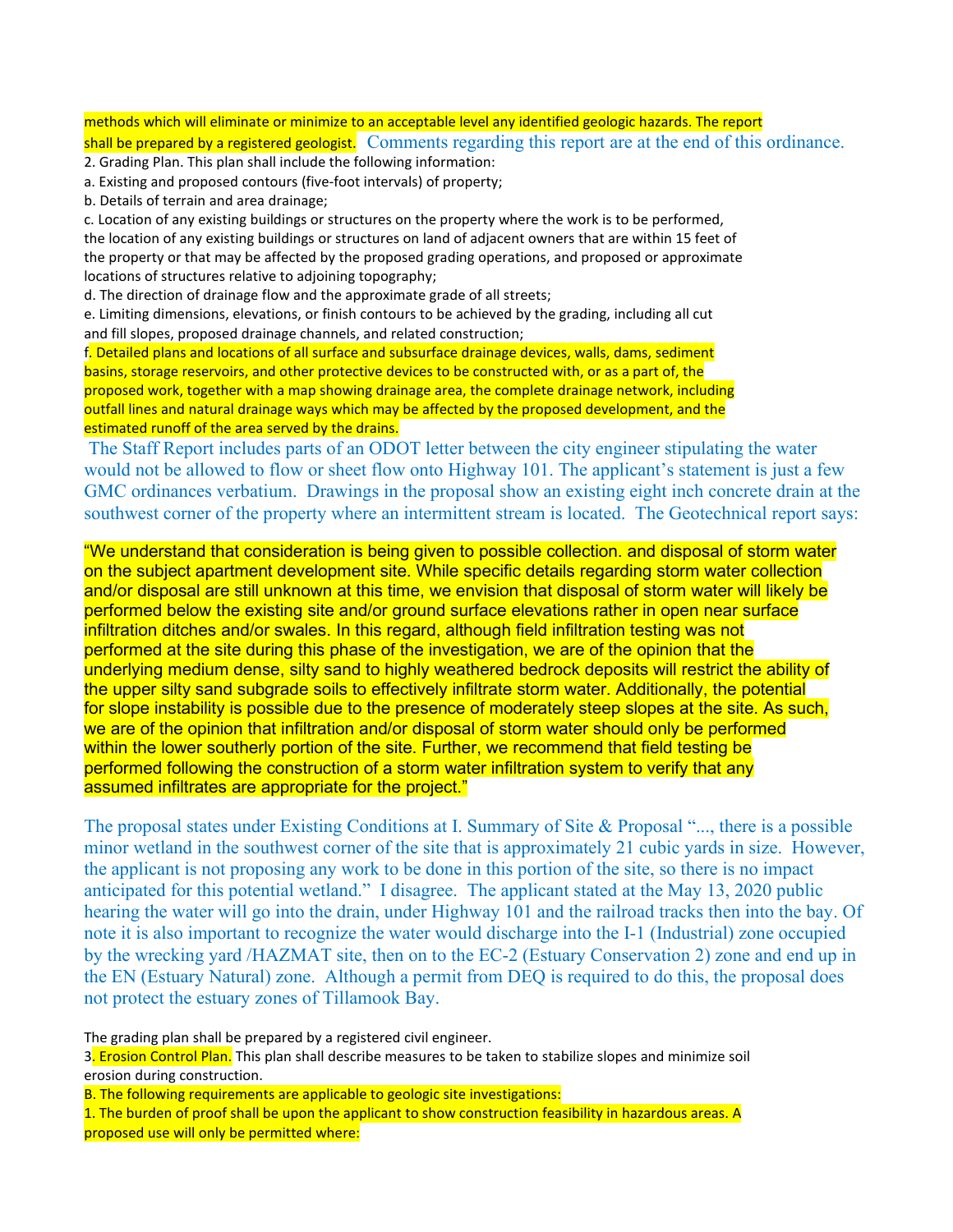a. The site investigation indicates that there is not a hazard to the use proposed on the site or to properties in the vicinity.

b. The site investigation specifies engineering or construction methods that will eliminate or minimize to an acceptable level the identified hazard.

2. Where a site investigation report concludes that an engineering solution will solve an indicated problem, the building official shall require that the additional standards and requirements set forth in the geologic hazard report be a requirement of the building permit.

3. Where the proposed development includes grading, the site investigation report shall include conclusions and recommendations concerning grading procedures as well as conclusions and recommendations concerning the adequacy of sites and streets to be developed by the proposed grading.

4. The city planner may recommend to the city council/planning commission an independent review of the site report, particularly where the geologist or engineer has a financial interest in the property to be developed. The council/commission may require the preparation of such a report prior to issuance of a building permit. The cost of the independent review shall be borne by the property owner or developer.

5. The degree of protection from problems caused by geologic hazards required by this section is considered reasonable for regulatory purposes. This chapter does not imply that uses permitted will be free from geologic hazards. This chapter shall not create liability on the part of the city or by any officer, employee or official thereof for any damages due to geologic hazards that result from reliance on this chapter or any administrative decision lawfully made.

C. The following requirements are applicable to activities undertaken in conjunction with a grading plan: 1. Cuts.

The proposal responds to this with: The site grading has been designed by a licensed Professional Engineer informed by the findings of the geo tech report so that the proposed grading is safe for the intended use. The applicant has stated cuts will be between 6-8 feet (5-13-20 public hearing). The Geotech report identifies less than 8, and if they are over they want to provide input.

a. The slope of cut surfaces shall be not steeper than is safe for intended use and shall be not steeper than two horizontal to one vertical unless the applicant submits a geologic site investigation report stating the site has been investigated and giving an opinion that a cut at a steeper slope will be stable and not create a hazard to public or private property.

b. Cuts shall not remove the toe of any slope where a potential landslide or erosion hazard exists.

The site grading plan map shows Building 1 will be constructed within this zone. Existing toe of slope will be cut. Test hole #4 is in this general area, wet subgrade soils were found there at depths between 6-8 feet.

# 2. Fills.

From the Geotech report:

…all existing fill materials present beneath the planned new site improvements should be removed in their entirety down to an approved native subgrade soil and/or replaced with properly compacted structural fill. A site preparation plan and grading plan was not available at the time this report was written.

a. Fill slopes shall not be constructed on natural slopes steeper than two horizontal to one vertical.

b. The ground surface shall be prepared to receive fill by removing vegetation, noncomplying fill, topsoil and other unsuitable materials, scarifying to provide a bond with the new fill and, where slopes are steeper than five to one and the height is greater than five feet, by benching into sound bedrock or other competent materials as determined by a soils engineer.

c. Detrimental amounts of organic material shall not be permitted in structural fills. No rock or similar material greater than 12 inches in diameter shall be placed in a structural fill. The building official may permit placement of larger rock if a soils engineer designs a method of placement, continually inspects the placement and certifies the stability of the fill.

d. Fills will be compacted to a minimum of 90 percent of maximum density as determined by Uniform Building Code Standard No. 70-1. An engineer shall certify all structural fill as meeting minimum bearing capacity for the intended use.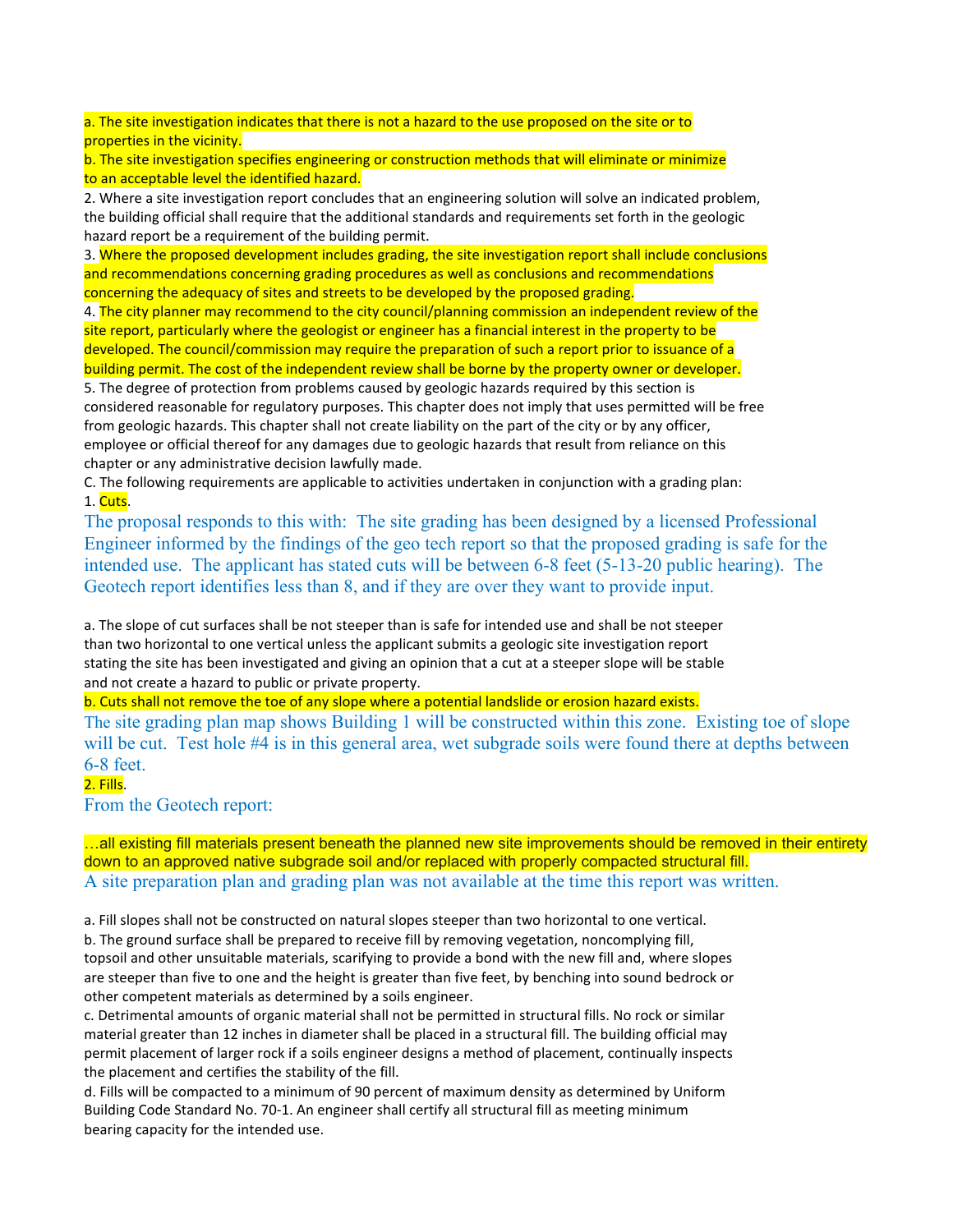D. The following requirements are applicable to drainage facilities:

1. All cut and fill slopes shall be provided with subsurface drainage as is necessary for stability.

2. All roof and foundation drainage must be collected, controlled, and directed to either a city street, a storm drain or to a natural drainageway if it is acceptable to the public works director.

Communication from ODOT to applicant and city engineer states storm water drainage will not be allowed to flow on to Highway 101.

3. Other alternative methods of storm water disposal may be approved by the public works director.

E. Erosion Control Measures. The following standards are a minimum requirement for the purposes of minimizing soil erosion. The final program for soil stabilization may vary as site conditions and development programs warrant. These minimum guidelines are not intended to resolve all project soil erosion conditions. The applicant is responsible for containing all soil on the project site.

1. Prior to approval of building permit, only the removal of existing vegetation may be carried out for surveying or planning of structures. Cutting of deciduous trees over six inches in diameter and conifers over four inches at a height of four and one-half feet above ground level shall only be carried out after the approval of the building permit.

E.1. Cutting of deciduous trees over six inches in diameter, along with a large conifer tree over four inches in diameter at four and ½ inches above ground level has already been done on site by applicant without a permit from the city.

2. If topsoil is to remain stockpiled during a rainy season, seeding or other stabilization measures are required.

3. All areas that will, by necessity, be left bare after September 30th shall be seeded to a cover crop (i.e., cereal rye, annual rye grass, perennial rye grass). Mulching is an alternative to seeding.

4. Means shall be devised to prevent sediment laden water from entering any storm sewer facilities.

There is no information (proof) provided by applicant to assure that this will occur.

5. Vegetation shall be established as soon as possible after completion of grading. The building official may require the use of matting prior to seeding on certain slopes.

All Erosion Control Measures are responded to in the proposal by the statement "Acknowledged by the applicant".

F. Minimum Lot Size. The minimum lot size for any structure in the hillside overlay zone shall be 8,000 square feet. Where the property proposed for development consists of smaller contiguous lots, such lots shall be aggregated to meet this minimum lot size. Lots of less than 8,000 square feet may be built upon after a variance is granted in accordance with Chapter 18.190 GMC, Variances.

G. Maximum Lot Coverage. The total amount of the lot on which structures and other impervious surfaces may be constructed shall not exceed 40 percent.

The proposal only provides a basic calculation, which was found to be incorrect by Commissioner Findling. Sheet drawings C5.0 and C8.0 show the developed area is greater than 40% .

H. Yard Requirements. The minimum yard requirement for the yard abutting a street **or vehicular access way** is five feet. Where this standard is used, the minimum rear yard, or yard opposite the yard abutting the street or vehicular access way, shall be 30 feet. The minimum side yard shall be 10 feet.

Applicant states no street, so this doesn't apply. But there is a vehicular access way that serves as a street. Buildings 1, 3 and 5 are located in the HOZ. There is no front or rear yard for Building 1 and no front yard for Buildings 3 and 5 or room for rear yards as they are located in a cut as shown on sheet drawings C3.0 and C5.0.

I. Building Height. Within the hillside overlay zone, building heights of structures other than accessory buildings shall be as follows:

1. Structures which are located below or downslope from the street, road, or vehicular access way shall have a maximum height of 16 feet above the centerline of the adjacent street, road or access way.

2. Structures other than those described in subsection (I)(1) of this section shall adhere to the height requirements of the underlying zone. (Note: Measurements shall be taken at the midpoint of the structure at its highest point perpendicular to the street.)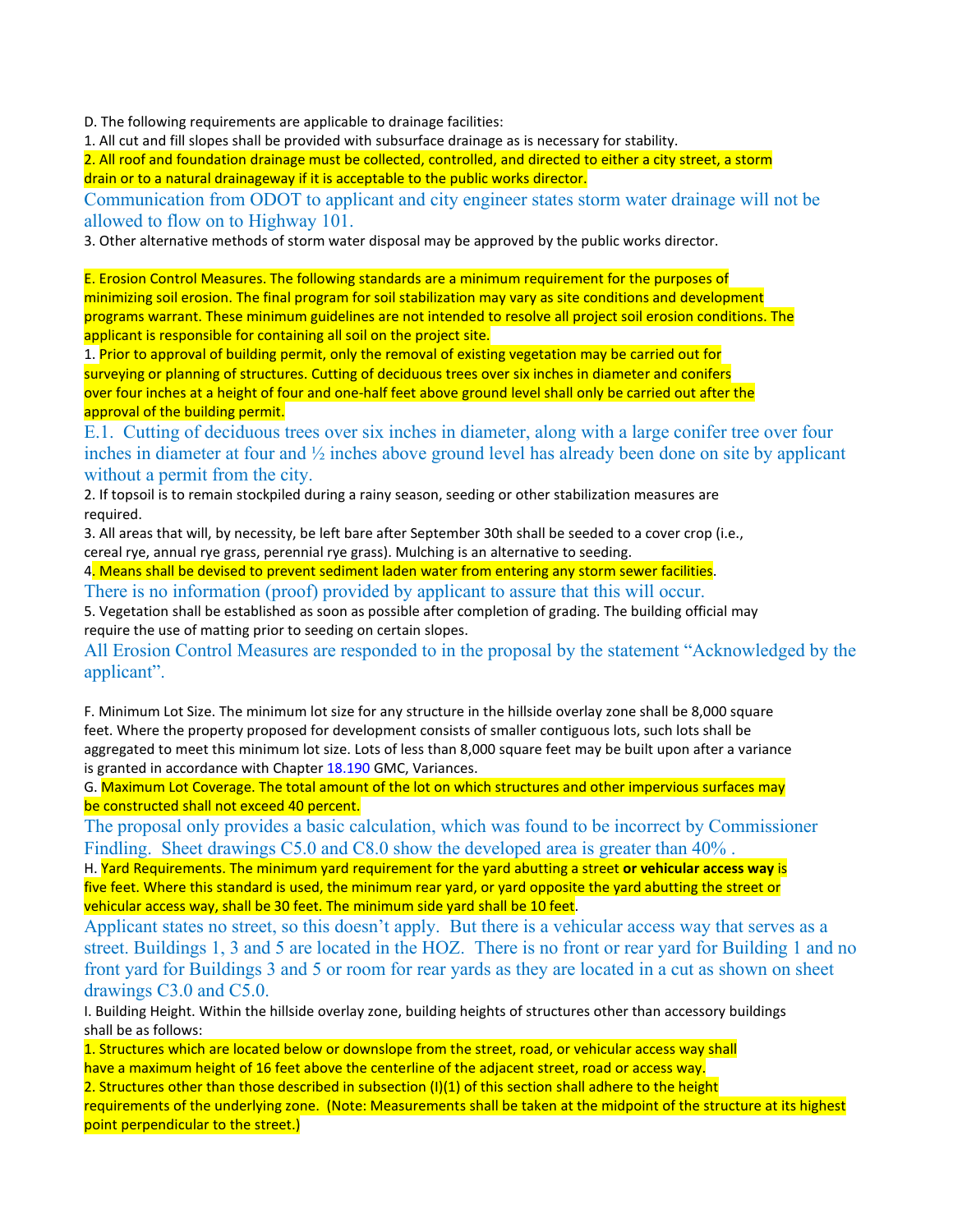3. Upon completion of construction of structures 16 feet or higher, the applicant shall submit to the city's planner an elevation certificate affirming the height standard.

Below are my focus points in the report "Geotechnical Investigation and Consultation Services", prepared by Redmond Geotechnical Services, January 10, 2020.

# **Subsurface Soil Conditions**

Our understanding of the subsurface soil conditions underlying the subject site was developed by means of dive (5) exploratory test pits excavated to a depth of between eight (8) and nine (9) feet beneath existing site grades on September 6, 2019 with track-mounted excavating equipment. The location of the exploratory test pits were located in the field by marking off distances from existing and/or known site (land) features and is shown in relation to the proposed new apartment structures and/or their associated site improvements on the Site Exploration Map, Figure No. 2. Detailed logs of the test pit explorations, presenting conditions encountered at each location explored, are presented in the Appendix, Figure No' s. A-4 through A-6.

The map included in this report is incorrect and does not compare with drawings C3.0, C4.0, C5.0, C7.0, and C8.0.

# **Groundwater**

Groundwater was encountered within one (1) of the exploratory test pit explorations (TH-#5) at the time of our field work at a depth of about five (5) to six (6) feet beneath existing surfaces grades. However, wet subgrade soils were also encountered with test holes TH-#1 through TH-#4 at depths of between 6 to 8 feet.

The Geotech report was issued before site prep/grading plan developed. Water and wet soils at all test locations were done in early September, during the driest time annually. **Landslides**

**No ancient and/or active landslides were observed at and/or are known to be present on the subject site**. Additionally, the subject site is characterized as gently to moderately sloping terrain. As such, the risk of slope instability at the site resulting in landslides and/or lateral earth movements does not appear to present a serious potential geologic hazard for this project.

This is in conflict with information in proposal found in the environmental report\*\* See below.

# **CONCLUSIONS AND RECOMMENDATIONS**

# **General**

Based on the results of our field explorations, laboratory testing and engineering analyses, it is our opinion that the site is presently stable and generally suitable for the proposed new Garibaldi Bay View Apartments development and its associated site improvements described herein provided that the recommendations contained within this report are properly incorporated into the design and construction of the project.

The primary features of concern at the site and/or for the project are 1) the presence of existing undocumented fill materials across the site, 2) the presence of existing site improvements at the site, 3) the presence of the moderately steep slopes located across the southerly and easterly portions of the site and 4) the moisture sensitivity of the underlying native clayey silt subgrade soils. With regard to the presence of existing undocumented fill materials at the site, we are of the opinion that the existing fill materials are presently unsuitable for direct support of the planned new apartment structures and/or any of the associated site improvements. As such, all existing fill materials present beneath the planned new site improvements should be removed in their entirety down to an approved native subgrade soil and/or replaced with properly compacted structural fill. In regards to the presence of existing site improvements at the site, it appears that removal of the existing site improvements will be required in order to construct the proposed new site improvements. As such, we are of the opinion that close monitoring by the Geotechnical Engineer may be required to ensure that the removal of old foundation remnants and/or utility services have been properly performed.

With regard to the presence of the moderately steep slopes across the southerly and easterly portions of the site, we have found no evidence that the existing slopes are presently unstable.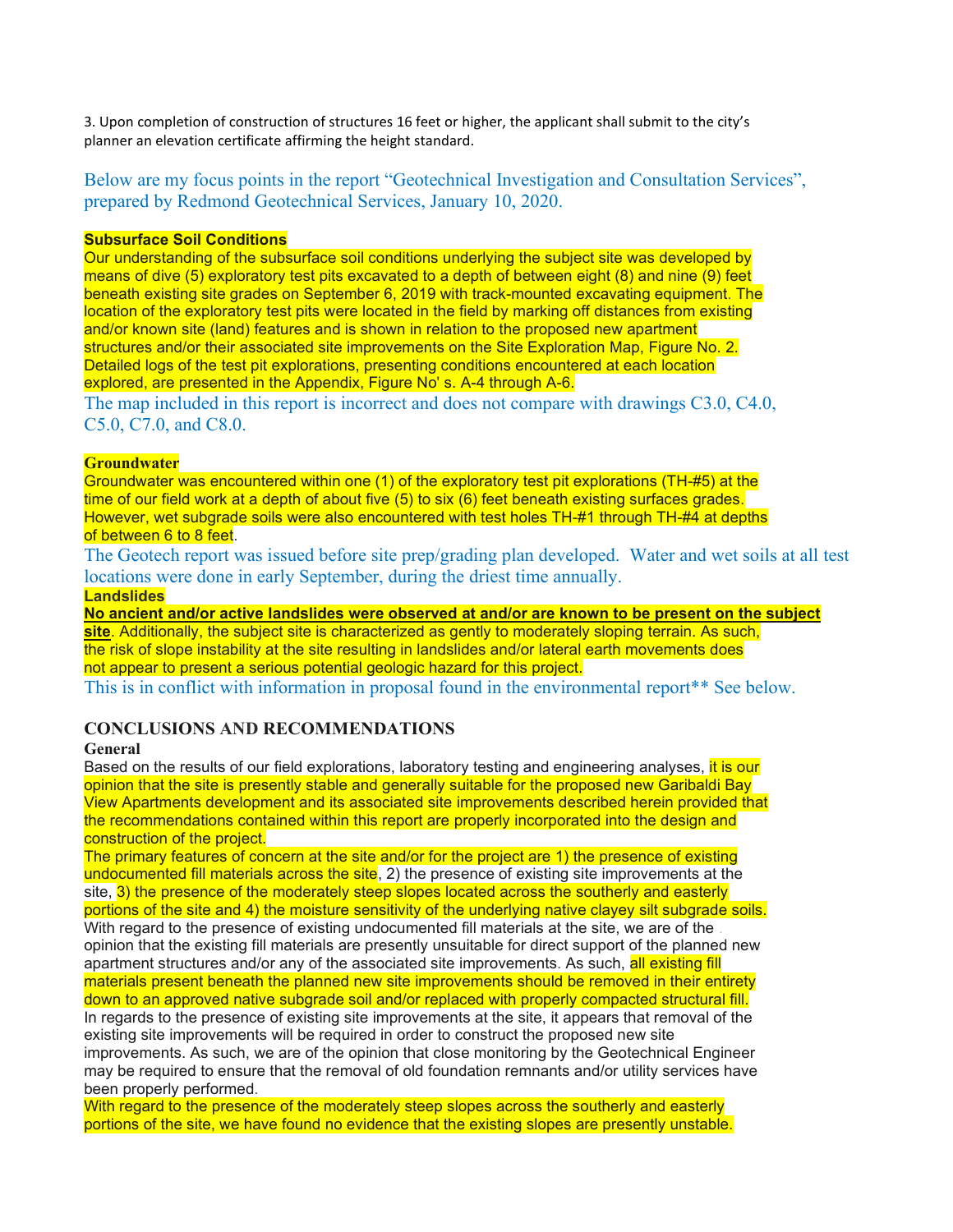However, although **a site grading plan is not available at this time**, we envision that some grading and/or fill placement will be required for the proposed apartment project. In this regard, we are of the opinion cut and/or fill slope are feasible at the site. However, permanent cut and/or fill slopes should be no steeper than about 2H to 1 V. Additionally, cut and/or fill slopes should be less than eight (8) feet in height unless approved by the Geotechnical Engineer.

Further, fill slopes constructed above sloping ground which exceeds a natural slope gradient of about 20 percent (i.e., 1V to SH) should be properly benched and keyed as recommended herein. In regards to the moisture sensitivity of the underlying native clayey silt subgrade soils, we are generally of the opinion that all site grading and earthwork operations be scheduled (if possible) for the drier summer months which is typically late June through September.

This report lacks sufficient data (site prep and grading plans) to prove the site can be stabilized. The examiners admit to this in their report.

\*\* The proposal includes the report "Environmental Site Assessment" by Environmental Management Systems, dated January 13, 2019.

Section 4.3.2 Regional Geology – Oregon Department of Geology and Mineral Industries (DOGAMI) maps were reviewed. …The northern part of the site is mapped in a high landslide hazard area (landslide likely) with a large historic landslide deposit mapped in that area. The southern part of the site is mapped as low to moderate landslide hazard (landslide possible to likely). During the site evaluation, indicators of instability and active movement were not observed, however the steep hillsides bordering the stream were not explored….

A sheet photo included with the report and labeled "Landslide Map" depicts a debris field over approximately 60% of the upper portion of the site.

Section 4.3.4.Hydrogeology – "Based upon a review of local topography and physiographic information, groundwater and surface water flows in a southerly direction, from the hills north of the site toward Tillamook Bay. The bay is about 300 feet south of the subject property, on the south side of Highway 101. As mentioned previously, there is a perennial stream in the northeastern part of the site that flows from north to south. A concave depression was observed in the SW corner of the lot at the inlet of a concrete culver(t) which runs under Highway 101. It appears that drainage from upslope areas on the subject property, and the adjoining property to the west (TL200) collects there before flowing into the culvert and discharging into the bay. According to mapping by USGS, there is an intermittent stream that flows across TL200, through this concave depression, across the highway, and into the bay."

There is conflicting information and opinion in these two reports. If the city decides to extend consideration of this proposal, a prudent and responsible thing to do would call for a third party independent review of both reports. Cost most definitely to be borne by the applicant.

An observation I had during the June 10, 2020 public hearing. The applicant's attorney discussed a letter received by attorney Sean Malone. From the record, in the hearing minutes "She continues on to subsection C(1), paragraph three, where Mr. Malone says the property is largely comprised of landslide debris. She states that is a made-up fact and is not true". If it is not true then why would DOGAMI recognize it, and would it be included in the environmental site assessment (ESA)? Is she personally passing judgement that a state agency is wrong, the ESA report is wrong and only the Geotech report is right? This is unprofessional and glaringly ostentatious on behalf of the applicant. Both myself and Commissioner were accused by this attorney of questioning the professional status of some of the contributors to the proposal. This is entirely incorrect, as both of us will attest. But by making such a statement, the applicant's attorney is profoundly berating a state agency responsible for the specific subject matter in conflict in the proposal.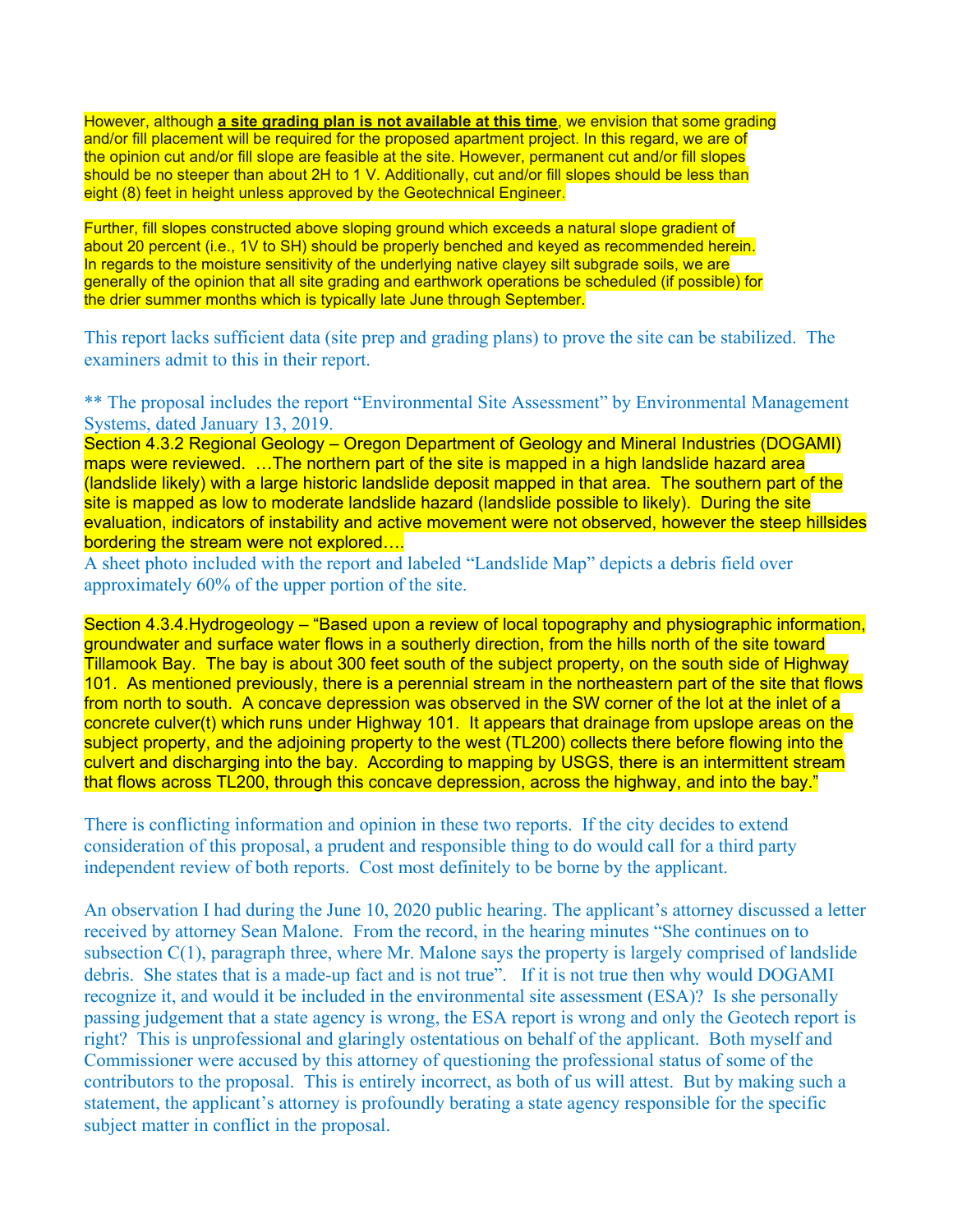## **GMC Chapter 18.110 MULTIFAMILY OR APARTMENT SITING CRITERIA**

# **18.110.010 Multifamily or apartment siting criteria.**

In any zone where a multifamily dwelling, condominium or apartment structure is proposed, the planning commission shall review the plans under the following criteria:

A. The placement of the structure takes advantage of natural features such as streams, shorelines, or hillsides. Existing trees are retained whenever feasible.

Streams: The Enviromental report identifies a perennial stream and an intermittent stream on the proposed site. Applicant has stated ODFW has approved the setback for the perennial stream, located in the south east portion of the property. However, there is no protection measures identified or addressed in the proposal identifying how those slopes would be stabilized. Safety concerns for residents, particularly children, exposed to risks due to the steep slopes of the area are not addressed.

Shorelines – Tillamook Bay's tidal flats and estuary lands are south of the property. The proposal is for stormwater to be drained into it from the proposed development, passing through the Industrial, Estuary Conservation 2, and Estuary Natural zones.

Hillsides: instead of taking advantage of the slope on site, the Proposal is to cut and fill instead. This site is not appropriate for this development. My interpretation of this ordinance is taking advantage of natural features doesn't mean destroying them.

Trees: Existing trees on site have been cut already by the applicant, without any permits issued by the city.

B. Ingress and egress points shall be located so as to minimize impact on any adjacent residential uses

C. Parking areas are located to minimize impact on any adjacent residential uses. Parking areas that provide for eight or more vehicles shall be screened from adjacent residential uses by means of a fence or sight-obscuring hedge.

Fence proposed is a 6-foot cyclone fence with slats. This will not provide the screening required for the neighborhood residences along the east side of the site and the neighbors above to the northwest .

Applicant states panel fencing that would provide better screening is not sturdy enough to handle wind. A sight-obscuring hedge along the east side of the developed site and the proposed fence could be more appropriate but no landscaping plan was included in the proposal.

D. In the R-1 zone, a minimum of 25 percent of the lot area shall be devoted to natural open space or landscaping. In the C-1 zone, a minimum of 20 percent of the lot area shall be devoted to natural open space or landscaping for family-oriented developments, and 10 percent of the lot area shall be devoted to natural open space or landscaping for senior citizen/adult handicapped housing. A fenced playground shall be provided for all family-oriented developments.

There is limited discussion of open or natural space or a landscaping plan provided.

Playground location at southwest corner of development discussed and confirmed with Wendolowski at 6-10-20 hearing. Proposal maps and the geotech report map do not match.

E. Where the proposed structure is located in a residential zone or abuts a residential zone, the following setbacks shall be met:

1. Front yard: one-story structure, 10 feet; two-story structure, 15 feet;

2. Rear yard: one-story structure, 10 feet; two-story structure, 15 feet;

3. Side yard: one-story structure, five feet; two-story structure, 10 feet.

The proposal is not for a single "structure". It is proposing a group of six structures. The proposal does not recognize or address natural open space or landscaping. My study of sheet drawing C3.0 finds there is no front, rear or side yard (due to retaining walls) for Buildings 2 and 4; no front or side yards at Building 6. The proposal is grossly lacking and not even close to meeting this requirement G. Vegetation that attains a mature height of six feet may be required in order to screen the development from

adjacent dwellings.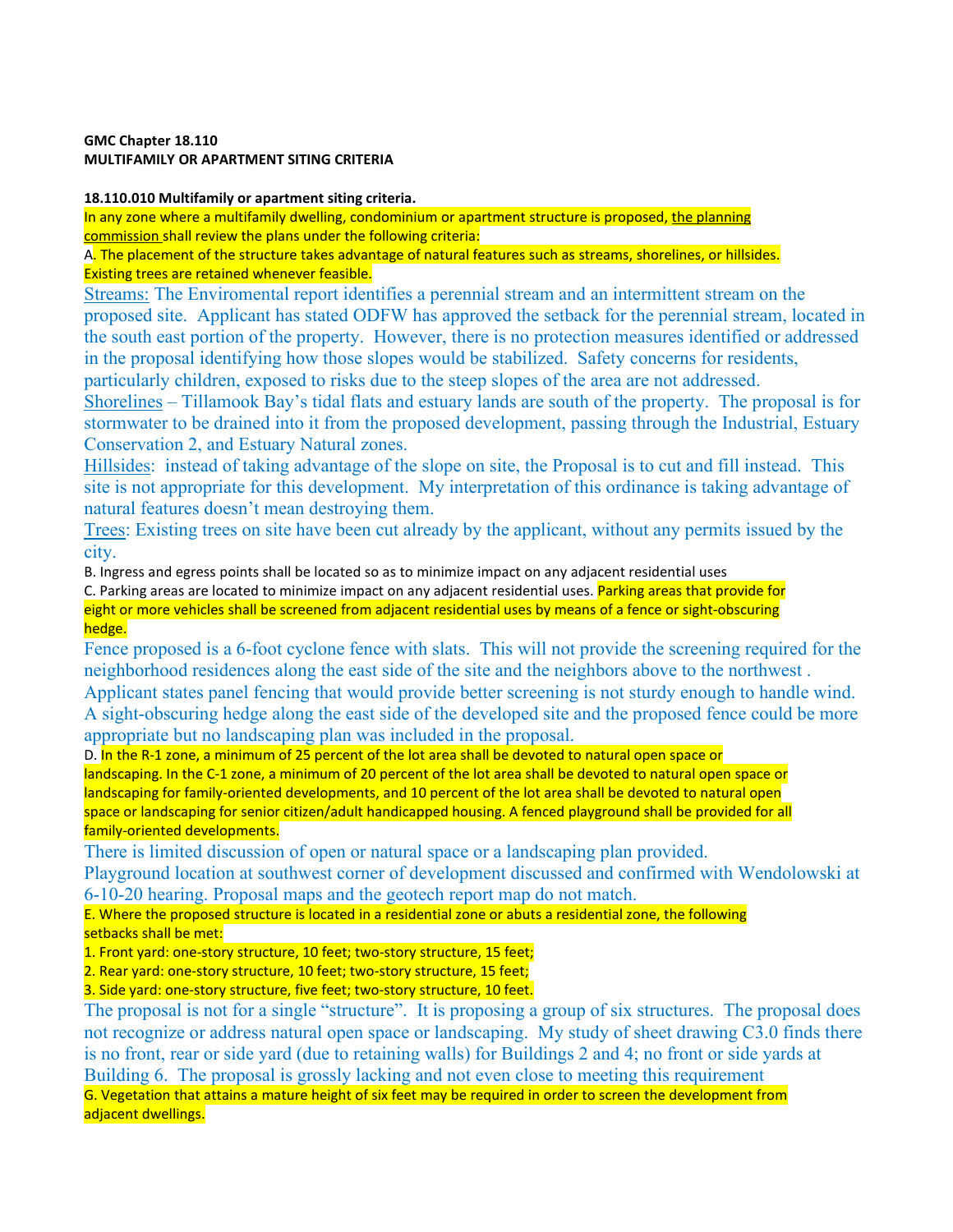Sight-obscuring vegetation should be required to screen adjacent properties to the east and northwest of the site but no landscaping plan was included in the proposal.

# **GMC Chapter 18.125 AUTOMOBILE PARKING STANDARDS**

#### **18.125.010 Purpose.**

The purpose of this chapter is to provide basic and flexible standards for the development of vehicle and bicycle parking. The design of parking areas is critical to the economic viability of some commercial areas, pedestrian and driver safety, the efficient and safe operation of adjoining streets, and community image and livability. Historically, some communities have required more parking than is necessary for some land uses, paving extensive areas of land that could be put to better use. Because vehicle parking facilities occupy large amounts of land, they must be planned and designed carefully to use the land efficiently, minimize storm water runoff, and maintain the visual character of the community. This chapter recognizes that each development has unique parking needs and provides a flexible approach for determining parking space requirements (i.e., "minimum" and "performance-based" standards). This chapter also provides standards for bicycle parking because many people use bicycles for recreation, commuting, and general transportation. Children as well as adults need safe and adequate spaces to park their bicycles throughout the community.

The Staff Report includes parts of an ODOT letter between the city engineer stipulating the water would not be allowed to flow or sheet flow onto Highway 101. The applicant's statement is just a few GMC ordinances verbatium. Drawings in the proposal show an existing eight inch concrete drain at the southwest corner of the property where an intermittent stream is located.

# **18.125.040 Vehicle parking – Minimum accessible parking.**

A. Accessible parking shall be provided for all uses in accordance with the standards in Table 18.125.030; parking spaces used to meet the standards in Table 18.125.040, Minimum Number of Accessible Parking Spaces, shall be counted toward meeting off-street parking requirements in Table 18.125.030;

B. Such parking shall be located in close proximity to building entrances and shall be designed to permit occupants of vehicles to reach the entrance on an unobstructed path or walkway;

Building 5 ADA tenants will be impacted and disadvantaged. They will have to use the lots adjacent to Buildings 3 and 6. The closest proposed ADA parking stall locations in these lots require a handicapped person at Building 5 to move 100-200 feet (per map scale) to get to any.

C. Accessible spaces shall be grouped in pairs where possible;

D. Where covered parking is provided, covered accessible spaces shall be provided in the same ratio as covered nonaccessible spaces;

The proposal does not include any covered parking. Why not? It rains around here. For a proposal of this scale, covered accessible spaces should be considered a standard. This is a significant deficit. **18.125.080 General parking standards.**

A. Location. Parking is allowed only on streets, within garages, carports, and other structures, or on driveways or parking lots that have been developed in conformance with this code. Street parking spaces shall not include space in a vehicle travel lane (including emergency or fire access lanes), public right-of-way, pedestrian accessway, landscape, or other undesignated area.

C. Availability of Facilities. Owners of off-street parking facilities may post a sign indicating that all parking on the site is available only for residents, customers, and/or employees. Signs shall conform to the standards of Chapter 18.120 GMC.

D. Lighting. Parking areas shall have lighting to provide at least two foot-candles of illumination over parking spaces and walkways. Light standards shall be directed downward only and shielded to prevent lighting spillover into any adjacent residential district or use.

There is no information provided in proposal or Staff Report. This lack of information was discussed with Staff Planner at 6-10-2020 public hearing. It was agreed that the proposal lack enough information regarding lighting. I voiced concerns lighting could excessive. I described how I considered it might look from Highway 101 beginning near Hobsonville point. Nighttime light pollution to the degree this proposal could emit would enormously affect aesthetics, and be a huge impact to the surrounding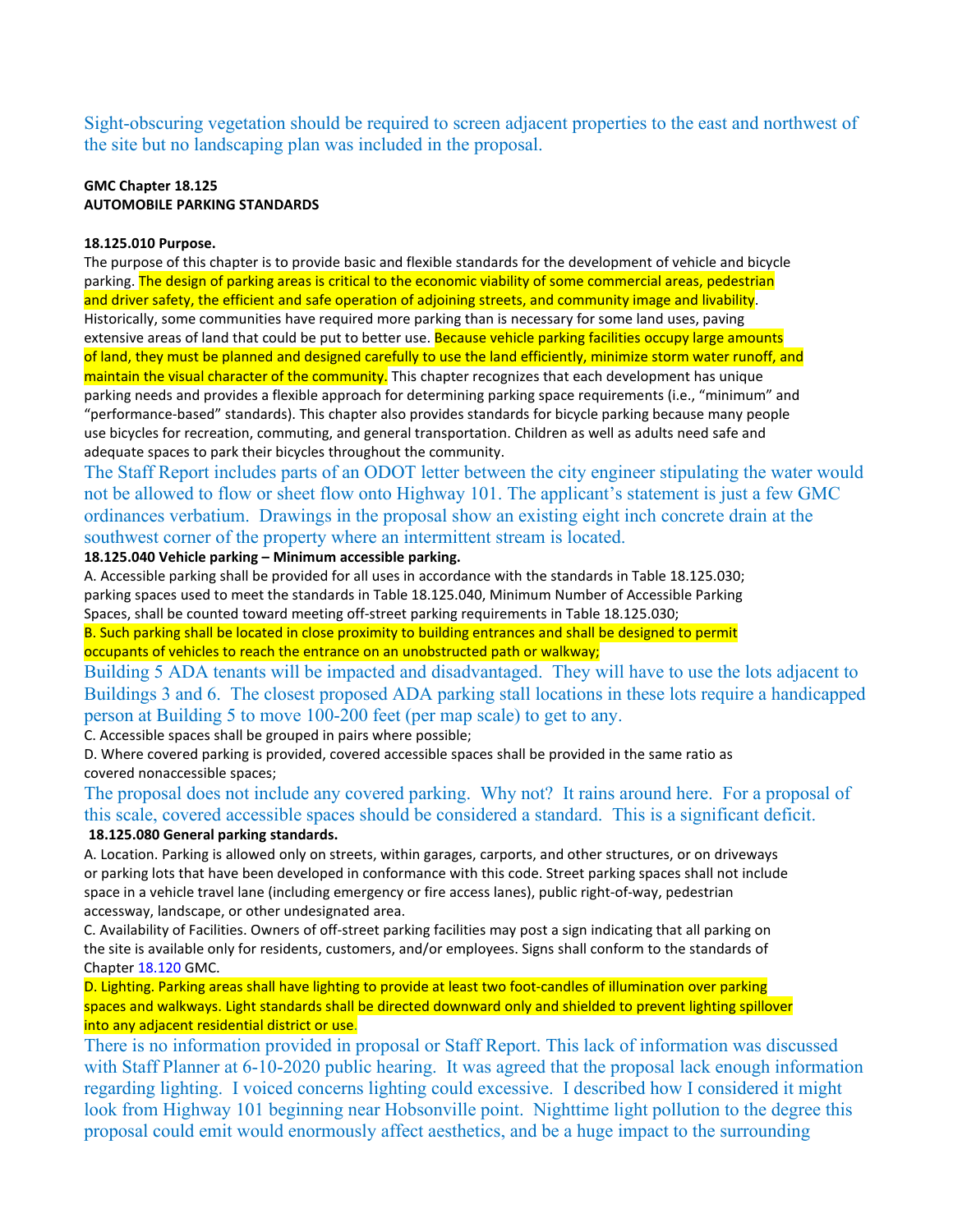residents in the neighborhood. I equate it to a Space Ship landing pad, in sight by many Garibaldi travelers, residents and visitors. I was asked to prove my concerns regarding this by then city manager during the June 10, 2020 public hearing (see minutes, page 11). Air and Light are identified in ordinance 18.05.20, which I included reference to on page 2.

Both Applicant and Staff Planner respond to this ordinance with "Acknowledged by the Applicant". This is either Applicant's inability or unwillingness to answer questions from the Commission. It is comparative to his often used response "I will do what the Plan and the Code says". In my opinion, this is not an acceptable response.

# E. Screening of Parking Areas. Parking spaces shall be located or screened so that headlights do not shine onto adjacent residential uses.

The proposal notes that buildings 3 and 5 will be able to block light along the east side. However, this accounts for only a third to half of the site nor can not be specifically proven to be affective.

#### **GMC Chapter 18.185 CONDITIONAL USES**

#### **18.185.020 Conditional use review criteria.**

Before a conditional use is approved, findings will be made that the use will comply with the following standards: A. The proposed use is consistent with the policies of the comprehensive plan.

B. The location, size, design and operating characteristics of the proposed use are such that the development will have a minimum impact on surrounding properties.

C. The use will not generate excessive traffic when compared to the traffic generated by uses permitted outright and adjacent streets have the capacity to accommodate the traffic generated

D. Public facilities and services are adequate to accommodate the proposed use.

E. The site's physical characteristics in terms of topography, soils and other pertinent considerations are appropriate for the intended use.

F. The site has adequate area to accommodate the proposed use. The site layout has been designed to provide appropriate access points, on-site drives, parking areas, loading areas, storage facilities, setbacks, buffers, utilities or other facilities which are required by city ordinances or desired by the applicant.

# **18.185.050 Conditional uses and criteria for certain transportation facilities and improvements.**

A. Development of certain transportation facilities and improvements that are subject to conditional use approval shall satisfy all of the following criteria:

1. The project and its design are consistent with city of Garibaldi's adopted TSP and with the State Transportation Planning Rule, OAR 660-012 ("the TPR").

2. The project design is compatible with abutting land uses in regard to noise generation and public safety and is consistent with the applicable zoning and development standards and criteria for the abutting properties.

3. The project design minimizes environmental impacts to identified wetlands, wildlife habitat, air and water quality, cultural resources and scenic qualities, and a site with fewer environmental impacts is not reasonably available. The applicant shall document all efforts to obtain a site with fewer environmental impacts, and the reasons alternative sites were not chosen.

Wetlands – Applicant has stated ground water is not an issue. Everything drains to the south to Tillamook Bay, approximately 300 feet from the proposed site southern boundary. As it hits the bay the first zone impacted is Industrial at the wrecking yard and known haz mat site. Then EC-2, Then EN. There is no documentation that the applicant has looked at any other locations with fewer environmental impacts.

4. The project preserves or improves the safety and function of the facility through access management, traffic calming, or other design features.

5. The project includes provisions for bicycle and pedestrian access and circulation consistent with the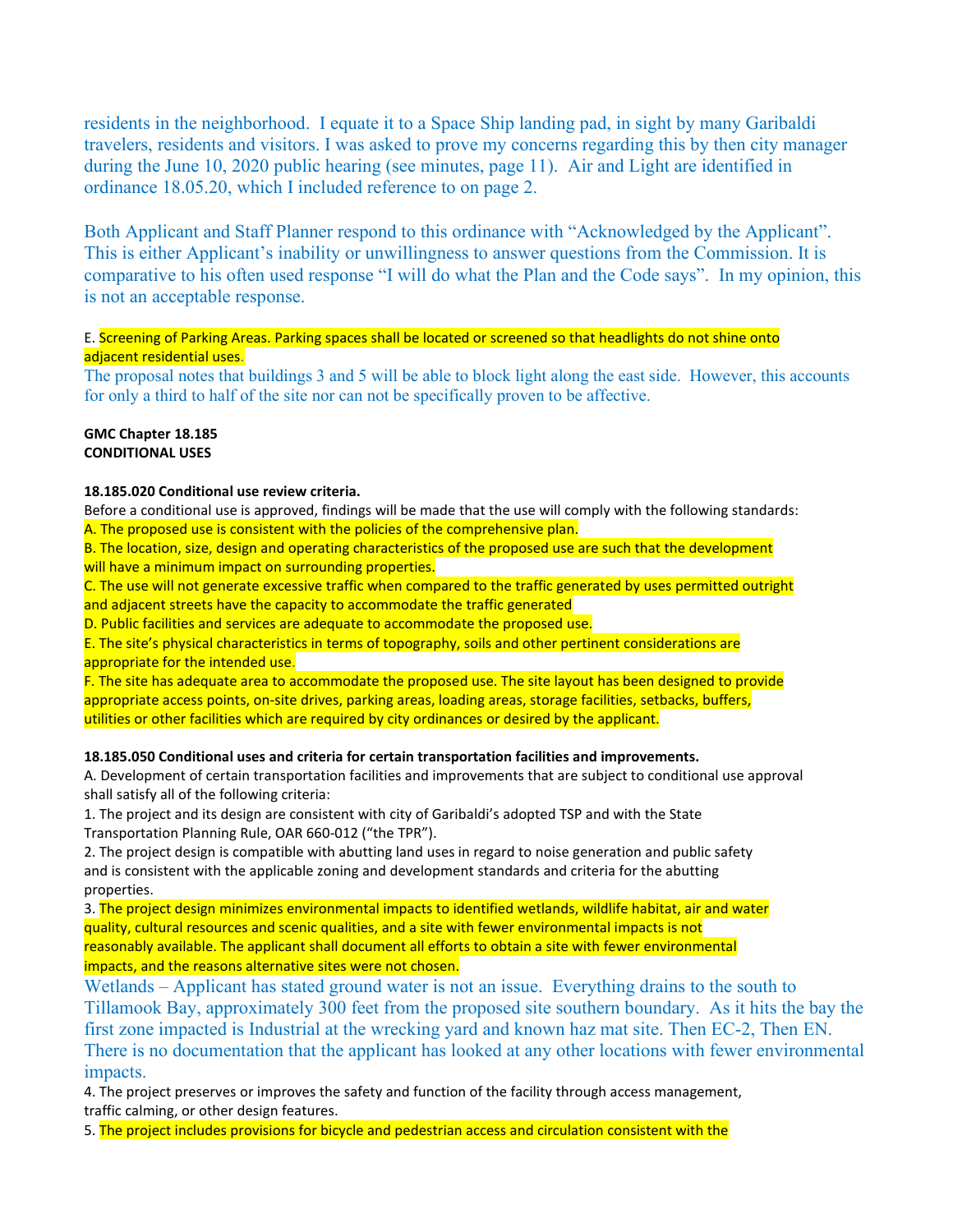# comprehensive plan, the requirements of this title, and the TSP or TPR.

The proposed development fronts OR Hwy101, one of busiest in the state. It does not address bicycle or pedestrian safety regarding ingress or egress. The traffic impact study is deficient in only selecting one day (during the off season) to base the numbers. Two other commissioners and I agreed the report needed more data then one day of use. More information, even historical, was requested by two commissioners from the applicant at 5-13-20 public hearing. At the 6-10-20 public hearing the applicant stated he was unable to find any historical data.

# **STAFF REPORT II. APPLICATION SUMMARY**

A. The applicant originally requested approval to construct a 64-unit apartment complex on the site. Upon examination, it was determined the layout did not comply with the design provisions of the C-1 zone. As a result, the applicant submitted a revised plan and narrative to create a 66-unit complex. *This report, including findings, addresses the revised layout*. The proposed project will feature the following improvements:

- 1. The site will contain six buildings with the following apartment mix:
- a. Building  $#1 18$  studio units 3 stories facing Hwy 101
- b. Building  $#2 12$  one-bedroom units 3 stories facing Hwy 101
- c. Building  $#3 7$  one-bedroom units; 1 two-bedroom unit 2 stories facing west
- d. Building  $#4 12$  one-bedroom units 3 stories facing Hwy 101
- e. Building #5 4 two-bedroom units 2 stories facing west
- f. Building  $#6 6$  studio units; 6 one-bedroom units 3 stories facing east

2. Building #1 is located in the C-1 zone, the remaining five building are located in the R-1 zone. It is located in the HOZ.

3. A total of 95 vehicle parking spaces are planned, spread over six distinct parking pods. Bicycle parking will also be provided at each building.

4. A playground area will be located at the south end of the site, adjacent to Building #1.

Discussed at 5-13-20 public hearing. Playground is to be located at SW corner of site. Inaccurate and misleading information I found throughout the Staff Report identified it to be at the north end of the development. The GeoTech report map shows it to be located at the north end of the site. Mr Wendolowski confirmed the south end location was correct, as shown on sheet drawings and the general Site Plan.

5. There will be a single access point to East Garibaldi located at the southeast corner of the site. The second access driveway will be closed.

6. The site may contain possible wetlands located along Us Highway 101. The applicant acknowledged permits may be required from the Oregon Department of State Lands.

The proposal is for a stormwater drainage that threatens the estuary of Tillamook Bay which is near the south end of the proposed development.

7. Areas not improved upon will be landscaped or remain in natural vegetative cover.

The proposal does not address landscaping. No Natural veg cover will remain after it's all been graded off.

Prior to development, all existing structures and improvements will be removed.

There is little in the proposal that addresses this except for the GeoTech report. It will require asbestos, hazmat inspections and reports that should be provided to city and county.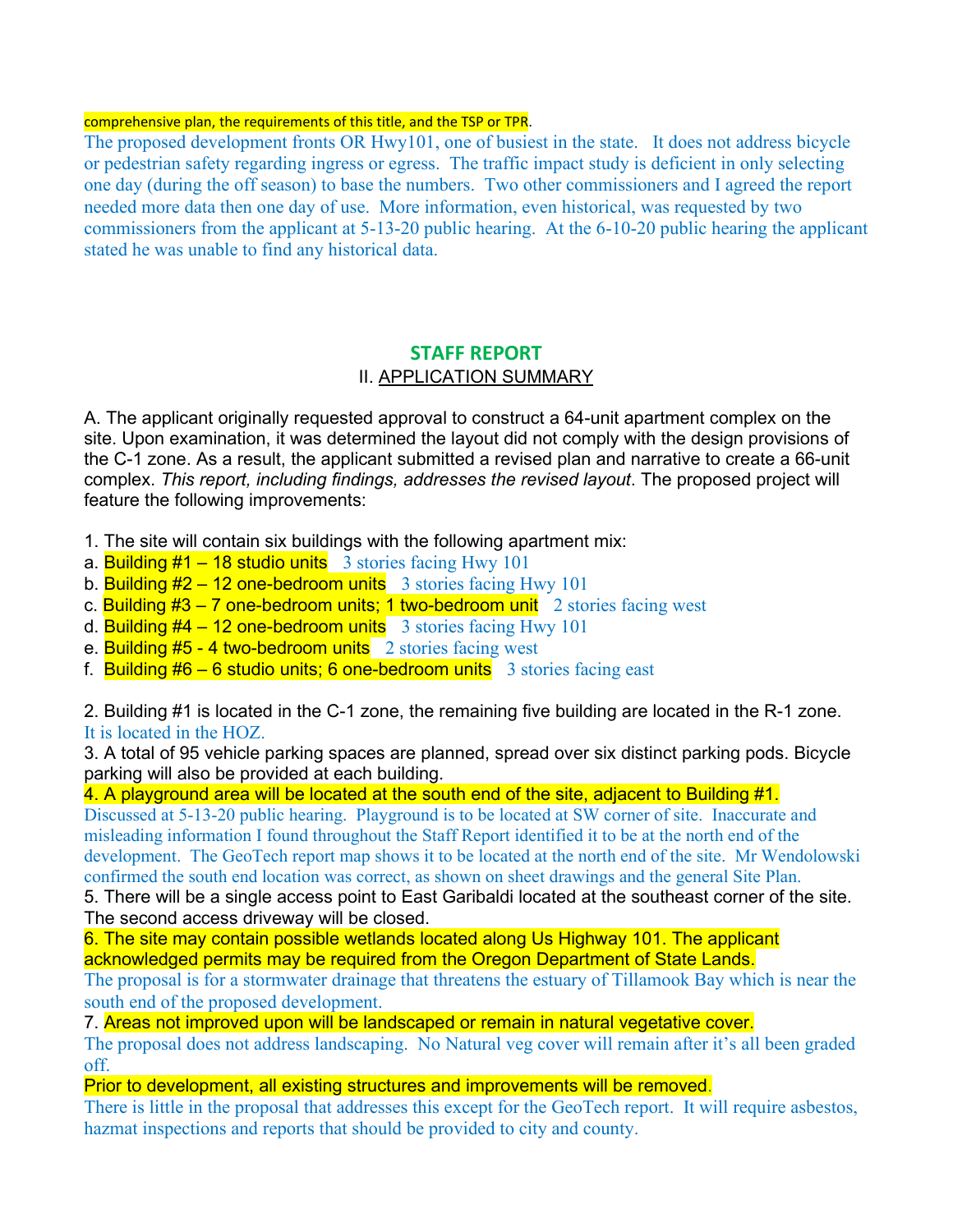# II. CONDITIONAL USE – CRITERIA AND FINDINGS

A. Chapter 18.185 contains the Conditional Uses provisions and decision criteria. The Planning Commission is authorized to conduct a hearing and decide upon a request (Section 18.185.010). In permitting a conditional use or the modification of a conditional use other than a housing type (e.g., multifamily structure, manufactured dwelling park), the Planning Commission may impose, in addition to those standards and requirements expressly specified for that use, other conditions which are necessary to protect adjacent property, an identified resource, or the city as a whole. The Commission also has the authority to revoke an approved conditional use.

B. The specific conditional use decision criteria are contained in Section 18.185.020. The criteria and findings are noted below:

1. Section 18.185.020A. The proposed use is consistent with the policies of the comprehensive plan.

FINDINGS: The applicant responded to the criterion addressing applicable Comprehensive plan policies. A brief summary follows:

*Community Development* – Policies B and C identify the importance of site design that avoids hazardous areas, protects open space, and proposes density on sites that have adequate capacity to serve said density. Overall, the project clusters development toward the south end of site, occupying no more than 40% of the property with impervious surfaces. The entire project establishes 66 apartment units which is well below the potential development of 97 units. The northern area of the site contains steep slopes. This area will primarily remain in natural vegetative cover. Geotechnical evidence submitted by the applicant indicates the land is suitable to accommodate the proposed project.

The applicant and Mr. Wendolowski have only taken into consideration 2 of the 15 Chapters that make up the entire GCP – Community Development Pattern and Housing. (Some do not apply such as Chapters V., VII., XIV.) This is very limited in scope for a proposal so controversial and highly impactful to the entire community and area. This in itself is NOT **consistent with the policies of the comprehensive plan.**

2. Section 18.185.020.B. - The location, size, design and operating characteristics of the proposed use are such that the development will have a minimum impact on surrounding properties.

FINDINGS: Per the application, there are a number of factors that address this criterion. A combination of a privacy fence and Buildings #3 and #5 will screen the parking area from adjacent residences to the east. Building colors will be neutral to avoid visual conflicts. There is a single access and vehicle circulation is limited to the site's interior; traffic will not be directed through adjacent residential streets. In addition, all setbacks will meet or exceed the minimum requirements of the respective zones.

Several owners of surrounding properties have responded in writing and person (virtual meetings) against this proposal. The fact they have taken it all the way to the Oregon State Land Use Board of Appeals shows how seriously unwanted and unfit it is. Fencing is temporary, buildings might screen out some but not all light and activities, colors do little on unattractive structures. The two buildings previously built by the Applicant are both big, unattractive rectangular barracks. The one adjacent to Arizona Way is very obtrusive in the environment where it's located. Building structures that have to be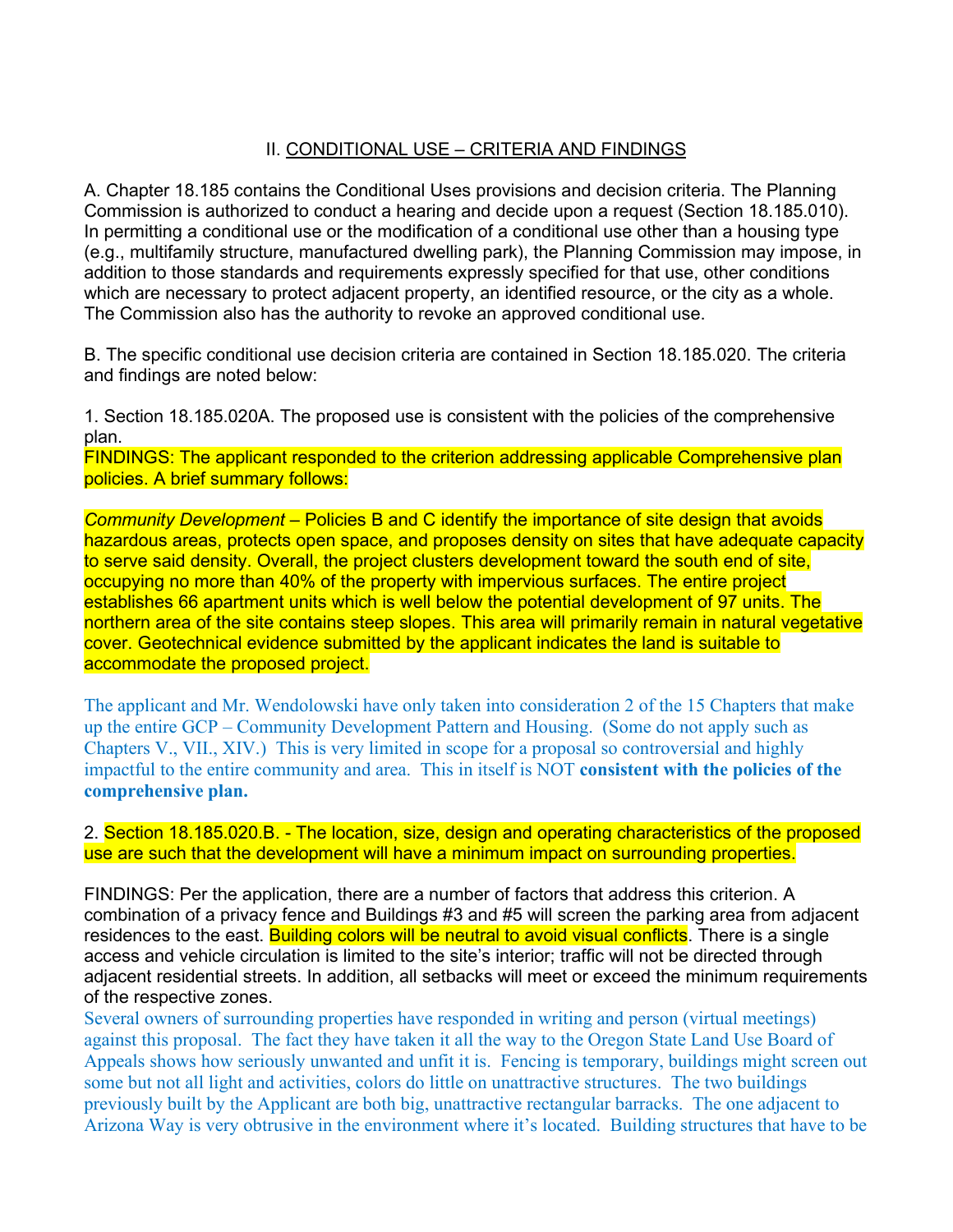surrounded almost entirely with retaining walls is because it's been allowed to happen in the wrong location. There is nothing that can bandaid this degree of visual impact. Setbacks may be able to be met at the north and south boundaries of the development. I am not convinced along the rear of building 3. This proposal is in violation of this ordinance.

3. Section 18.185.020.C. - The use will not generate excessive traffic when compared to the traffic generated by uses permitted outright and adjacent streets have the capacity to accommodate the traffic generated.

FINDINGS: The applicant submitted a Traffic Impact Analysis (TIA), which is included in the packet. The study estimated the project generates approximately 483 average daily trips - 30 are AM peak trips, and 37 are PM peak trips. The mixed zoning of the site would allow intensive commercial uses on the C-1 portion located along East Garibaldi, thereby potentially exceeding the anticipated daily trips generated by the project. Further, addressing the volume-to-capacity ratio, the maximum allowable v/c for East Garibaldi is 0.85; with the additional traffic the v/c will only be 0.28. Based on the analysis, turn-lanes will likely be unnecessary

The TIS is deficient in only selecting one day (during the off season) to base numbers. Myself and two other commissioners agreed the report was not acceptable and needed more data. Request for more information, even historical, was recommended by two commissioners.

# *GCP VI. HOUSING* **OSPG GOAL 10, HOUSING**

Supporting documentation: THN, 12-2019.

# **A. Requirements**

Statewide Planning Goal 10 requires cities to plan for future housing needs. More specifically, it requires them to provide opportunities for the development of adequate numbers of needed housing units at price ranges and rent levels that are commensurate with the financial capabilities of Oregon households. It also requires that they allow for flexibility of housing locations, types and densities. They are required to ensure that there is enough land within their urban growth boundary (UGB) to meet these needs for a 20-year period. The following steps have been taken to ensure that the City of Garibaldi meets these objectives:

1. Conducted an inventory of "buildable" land within the city's UGB that is zoned to allow for housing development.

2. Identified long-term (20-year) needs for additional housing, considering the following factors:

a. Recent, current and expected future population trends related to household size, income and age.

b. Housing market characteristics, including the current mix of housing, cost

of different types of housing, vacancy rates and other factors.

c. Types of housing allowed by different zoning classifications.

3. Identified needed number of new housing units by housing type and associated needed land in each zoning designation.

4. Compared the supply of land in different zones to the estimated need for housing in each zone to ensure there is enough land within the city's UGB and that it is zoned appropriately to meet long-term housing needs.

The remainder of this chapter describes these efforts and the resulting findings. It is a snapshot in time of the ability of the City to meet long term needs of future residents and should be reassessed and updated periodically to ensure that the City can continue to meet these needs.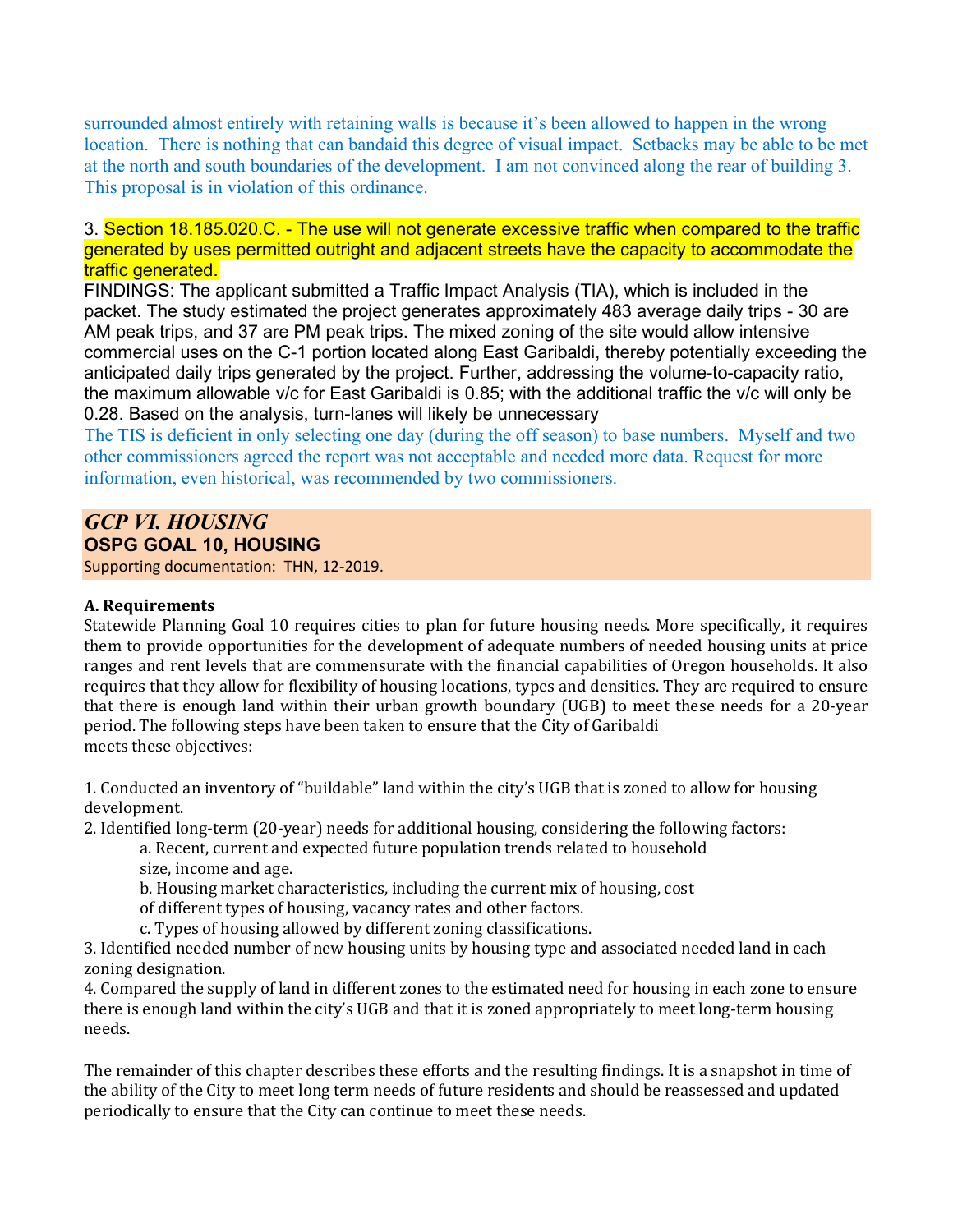The Tillamook County Housing Needs Analysis is referred to in the proposal. Tillamook County housing studies are recognized as reliable data as stated in this chapter. There is compelling data in the TCHNA that shows Garibaldi has no need for additional housing of this type at present or into the future.

# **B. Findings**

1. Population and Housing Trends

The 2005 population of Garibaldi was estimated to be 9612, compared to 899 in 2000 and 904 in 1990. In 2005, there were an estimated 471 households in Garibaldi, compared to 369 in 1990. This information is generally consistent with approved, coordinated population forecasts prepared by Tillamook County, which show a projected 2005 population of between 969 and 1,234.

THA, Exhibit 2.1 Population Growth Forecast. This table shows Garibaldi estimates are: 2019 – 802; 2039 – 875 A population increase over 20 years of 73 people. A projected average growth rate (AGR) of 0.4% In comparison, the highest projected AGR 2019-2039 are for Bay City, Manzanita, and Nehalem.

There were an estimated 617 housing units in Garibaldi in 2005, indicating a vacancy rate of approximately 24%, compared to vacancy rates of 25% and 21% in 2000 and 1990, respectively. Year 2000 Census data indicates that about 18% of all housing units were used for seasonal occupancy (i.e., second/vacation homes). These figures translate to an average annual population growth rate of just under 2% per year (between 1990 and 2005) and a slightly higher annual increase in housing units.

In 2005, average and median home values were approximately \$188,000 and \$149,000, respectively, with 46% of homes in the \$100,000 - \$200,000 price range (see Table 1).

*Table 1. Value of Owner (Non-Rental) Units, 2005*

*Home Value % of Total* Less than \$50,000 15% \$50,000-\$99,999 9% \$100,000-\$149,999 28% \$150,000-\$199,999 18% \$200,000-\$299,999 18% \$300,000-\$399,999 6% \$400,000-\$499,999 3% \$500,000-\$749,999 4% \$750,000-\$999,999 <0.6 \$1,000,000 and Above <0.8 100% **Total Housing Units 617**

Source: US Census, ESRI BIS

Most homes in Garibaldi are single-family dwellings (over 70% in 2000), with mobile homes accounting for the bulk of the remainder (23%) according to the 2000 Census. However, since that time, a number of mobile homes within the Upper Biak mobile home park have been removed or abandoned. As of 2006, much of that area was expected to be converted to single-family home and condominium sites. The current supply of manufactured homes within parks and on individual lots is estimated to be approximately 100, or 16%. Garibaldi also has land that is used by a significant number of recreational vehicles (RVs).

According to City of Garibaldi Transient Room Tax remittance forms, Garibaldi has five Recreational Vehicle (RV) Parks with a total of 158 RV spaces. In June of 2005, three of these parks were open to the public, totaling 90 RV spaces. During a City of Garibaldi audit of transient availability for the summer of 2005, only four of the 90 spaces were available for transient use. While RVs are not legally considered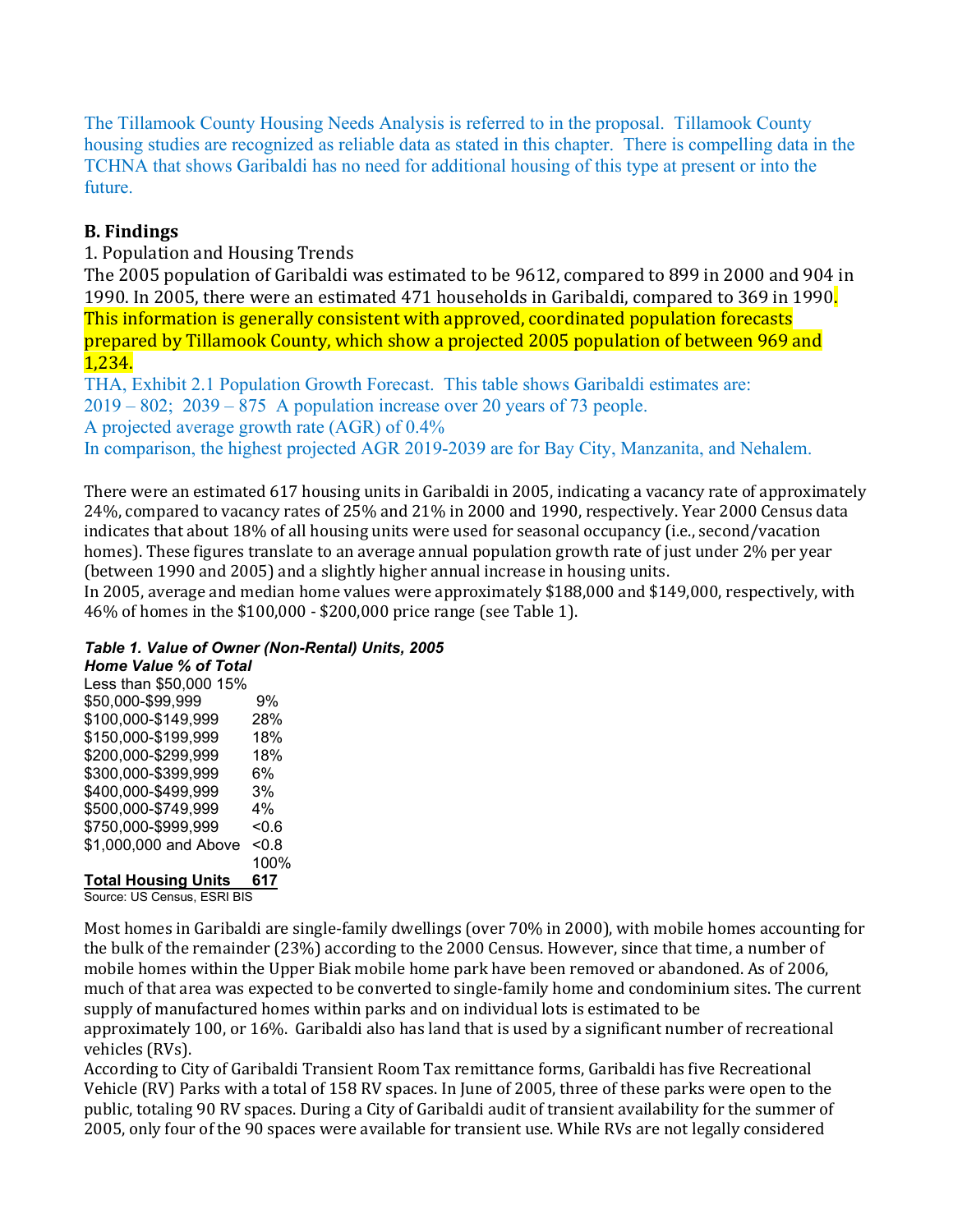permanent residences, practically speaking they historically have represented a source of affordable housing in the community.

# *Table 2. Housing Units by Structure and Occupancy, 2000*

| <b>Unit Type</b>   | Total     | <b>Occupied</b> |
|--------------------|-----------|-----------------|
| 1 Unit Detached    | 69.4%     | 69.1%           |
| 1 Unit Attached    | 1.2%      | $0.7\%$         |
| 2 Units            | 2.4%      | 2.5%            |
| 3 or 4 Units       | 1.2% 1.6% |                 |
| 5-9 Units          | 1.7%      | 2.3%            |
| 10-19 Units        | 0.5%      | 0.7%            |
| 20-49 Units        | 0.0%      | $0.0\%$         |
| 50+ Units          | 0.0%      | 0.0%            |
| Manufactured Homes | 22.7%     | 21.9%           |
| Other              | 0.9%      | 1.2%            |
|                    | 100%      | 100%            |
| <b>Total Units</b> | 578       | 434             |

Garibaldi's population is projected to increase by approximately 1.8% per year over the next 20 years, consistent with growth rates during the last 15 years. The number of housing units is projected to grow by a slightly higher rate, similar to trends experienced during the last several years in Garibaldi and other coastal communities. This assumes a similar average household size and somewhat higher vacancy rate, compared to 2005 conditions. These trends are projected to result in an increase of 316 housing units during the next 20 years. Again, these figures are consistent with the Tillamook County coordinated population forecasts. Those forecasts included low and high population projections. The low and high 2025 forecasts for Garibaldi were 1,190 and 1,516, respectively. A projection of 1,362 is almost exactly in the middle of these forecasts.

Data in the THA is a more realistic population estimate, as the most current consensus identified the population is +- 800 people.

# *Table 3. Historical and Projected Future Population, Households and Housing Units, 1990 - 2025*

|                             |     | 1990 2000 | 2005 | 2025  |
|-----------------------------|-----|-----------|------|-------|
| Population                  | 904 | 899       | 961  | 1,362 |
| Households                  | 369 | 436       | 471  | 681   |
| <b>Housing Units</b>        | 487 | 584       | 617  | 933   |
| Average household size 2.44 |     | 2.06      | 2.02 | 2.00  |
| <b>Vacancy Rate</b>         | 22% | 25%       | 24%  | 27%   |

# 2. FUTURE NEEDED HOUSING TYPES

The following trends are expected to affect the need for different types of housing:

- a. Increasing cost of land and housing in coastal and other communities throughout Oregon.
- b. Relatively modest increase in wages, consistent with trends during the last 10 years.
- c. Proposals for a mix of housing units in the waterfront area as part of a new development, with more emphasis on single-family detached housing.
- d. Continued need for relatively low cost housing for workers in the retail/tourism sector.

e. Migration of telecommuting households to communities such as Garibaldi with recreational and scenic amenities, some of which will desire larger, more expensive homes.

f. Continued expansion of the second home market in coastal communities such as Garibaldi.

g. Relatively higher costs to develop land in constrained areas within the Garibaldi UGB.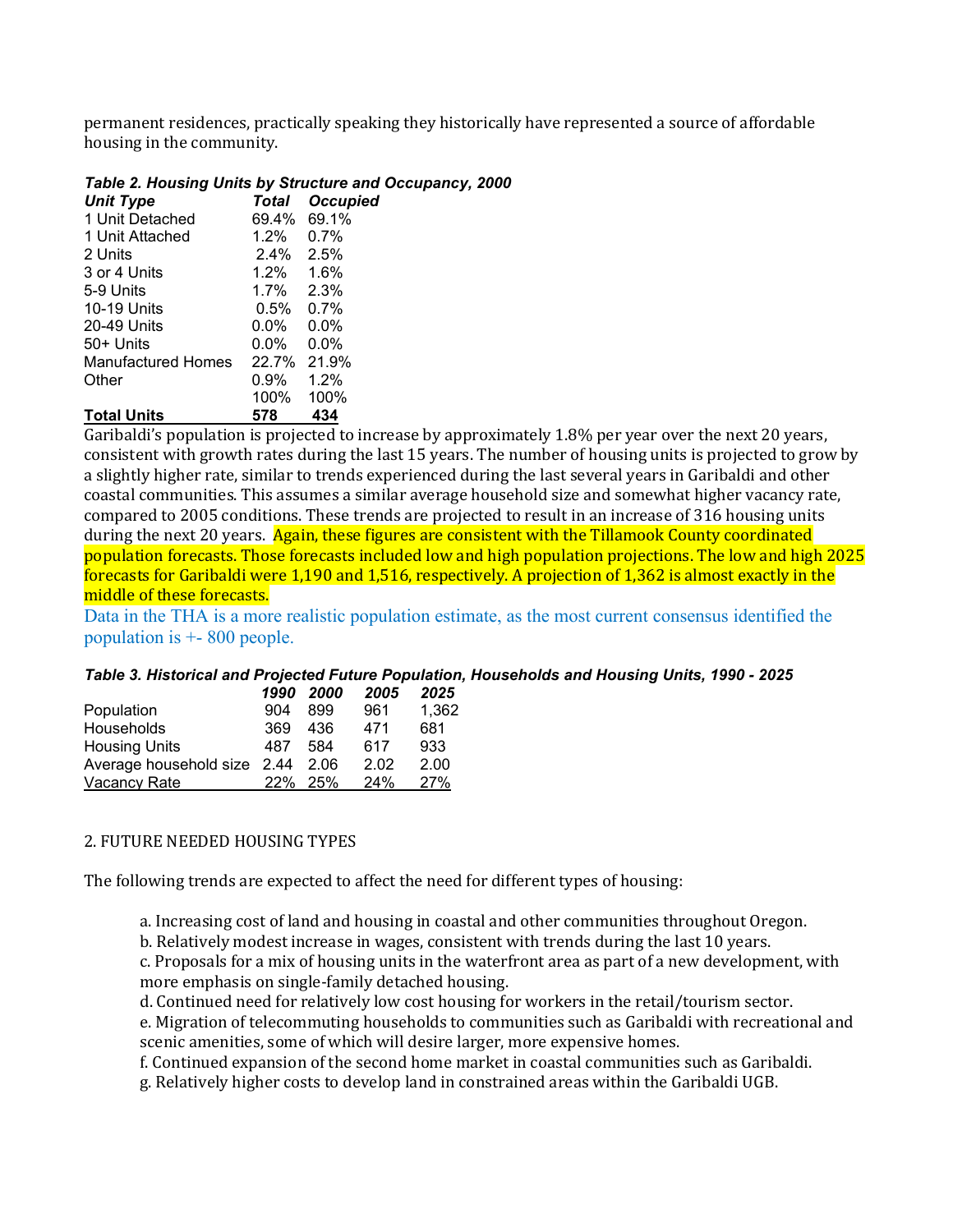These factors and conditions are expected to have the following impacts on the need for different types of housing in Garibaldi:

a. Continued need for some manufactured housing as a potential supply of low-cost, workforce housing that meets the needs of workers with low wage jobs in Garibaldi.

b. Increased need for multi-family and single-family attached housing as a potential supply of low and moderate-cost housing.

c. Continued supply of single-family detached housing, including an increasing supply of higherpriced homes on larger "view" lots on existing large, undeveloped properties on hillsides within the Garibaldi UGB, consistent with recent trends in Garibaldi and other coastal communities and with the higher cost of building homes in such areas.

The following table identifies current and projected percentages and numbers of homes by housing type in Garibaldi.

| <b>Unit Type Housing Units</b> |      |                                      |      |       |  |
|--------------------------------|------|--------------------------------------|------|-------|--|
|                                | 2005 |                                      | 2025 |       |  |
|                                |      | <b>Number Percent Number Percent</b> |      |       |  |
| 1 Unit Detached                | 478  | 77.5%                                | 620  | 66.5% |  |
| 1 Unit Attached                |      | $1.2\%$                              | 70   | 7.5%  |  |
| <b>Duplexes</b>                | 15   | $2.4\%$                              | 47   | 5.0%  |  |
| Triplexes, fourplexes          | 7    | $1.2\%$                              | 37   | 4.0%  |  |
| 5 or more units                | 17   | 2.7%                                 | 47   | 5.0%  |  |
| Mobile Home                    | 93   | 15.0%                                | 112  | 12.0% |  |
| <b>Total Units</b>             | 617  |                                      | 933  |       |  |

#### *Table 4. Existing and Projected Future Housing Units by Type, 2005 - 2025 Unit Type Housing Units*

Source: U.S. Census and Cogan Owens Cogan

# 3. FUTURE LAND NEEDS

The amount of land needed for future housing depends on the number of housing units expected and the average density (or lot size) at which they are developed. State regulations require that the City estimate the amount of land needed in each zoning designation where housing is allowed. In Garibaldi, housing can be constructed in residential (R-1) and commercial (C-1) zones, as well as one of its water-dependent (WD-2) zones. Currently, housing is generally distributed among these zones as follows:

a. Most existing mobile or manufactured homes (in parks and on individual lots) are located in R-1 zones; some are located in the WD-2 zone.

b. Duplexes, triplexes, and quads are split between R-1 and C-1 zones.

c. All multi-family housing with five or more units per structure is in a C-1 zone.

d. Remaining dwellings in C-1 zones are single-family homes.

Similar trends are expected in the future. In addition, a relatively significant amount of new housing is proposed for the WD-2 zone on the city's Old Mill site. It is expected that much of the projected singlefamily attached housing would be located in this area. The following distribution among zones is expected:

a. A significant portion of future multi-family units could be located in mixed use developments in commercial or waterfront development zones; others would be located in the R-1 zone.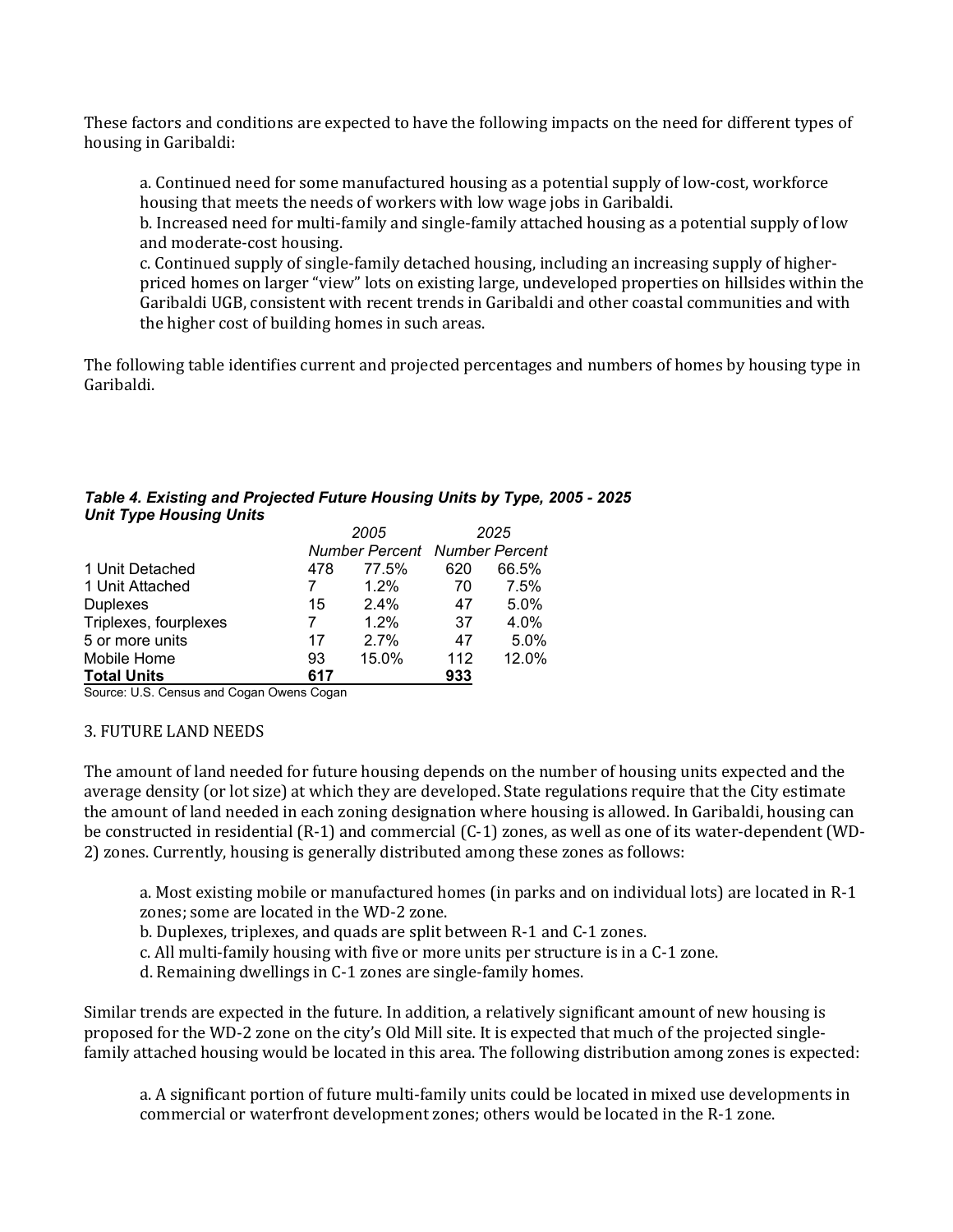b. Mobile homes will continue to be located primarily in R-1 zones.

c. A mix of attached and detached single-family units (e.g., townhouses) would be located in the waterfront development zones; additional single family detached or mixed-use units could be located in the commercial zone.

d. Other single-family (detached) homes would be located in the R-1 zone, including some on larger lots in larger vacant areas within the UGB in the hillsides above existing residential areas.

The following table summarizes the location of all total future housing units by city zoning designation based on the assumptions above. As noted above, it reflects the assumptions above and should be considered to be a projection. It does not require a certain distribution among different zones or preclude a different percentage or number of housing units be built in any given zone or area, assuming there is **adequate land** to accommodate them.

Key is "adequate land". The proposal is sited on land that is not appropriate for such use.

For example, a higher number of units than projected above currently are proposed for the Old Mill site. If that proposal is implemented, some of the assumptions in this analysis about the level of growth and amount of land needed to meet long-term housing needs may need to be refined.

| Table 5. Projected Total Future Housing Units by Housing Type and Zoning Designation, 2025 |      |                       |       |                       |       |                       |  |
|--------------------------------------------------------------------------------------------|------|-----------------------|-------|-----------------------|-------|-----------------------|--|
| <b>Housing Type</b>                                                                        |      | <b>R-1</b>            |       | C-1                   |       | <b>WD-2</b>           |  |
|                                                                                            |      | <b>Percent Number</b> |       | <b>Percent Number</b> |       | <b>Percent Number</b> |  |
| 1 Unit Detached                                                                            | 75%  | 465                   | 10%   | 62                    | 15%   | 93                    |  |
| 1 Unit Attached                                                                            | 20%  | 14                    | 40%   | 28                    | 40%   | 28                    |  |
| <b>Duplexes</b>                                                                            | 40%  | 19                    | 40%   | 19                    | 20%   | 9                     |  |
| Triplexes, fourplexes                                                                      | 40%  | 15                    | 40%   | 15                    | 20%   |                       |  |
| 5 or more units                                                                            | 40%  | 19                    | 40%   | 19                    | 20%   | 9                     |  |
| Mobile Home                                                                                | 100% | 112                   | $0\%$ |                       | $0\%$ | 0                     |  |
| <b>Total</b>                                                                               |      | 644                   |       | 143                   |       | 146                   |  |
| Course: Consu Ouisia Consu                                                                 |      |                       |       |                       |       |                       |  |

Source: Cogan Owens Cogan

The following table indicates the number of new housing units and amount of land needed for each type of housing in each zoning designation. Average densities in housing units per acre are shown as "net densities," i.e., not including land needed for roads and other public services because such areas already have been subtracted from the supply of buildable land.

| <b>Table 6. Projected Future New Housing Units and Land Needs by Housing Type and Zoning</b> |            |       |       |       |        |       |                |  |
|----------------------------------------------------------------------------------------------|------------|-------|-------|-------|--------|-------|----------------|--|
| <b>Designation, 2005 - 2025</b>                                                              |            |       |       |       |        |       |                |  |
| <b>New Units</b>                                                                             | <b>R-1</b> |       | $C-1$ |       | $WD-2$ |       | <b>Density</b> |  |
|                                                                                              | Units      | Acres | Units | Acres | Units  | Acres | (DU/acre)      |  |
| 1 Unit Detached                                                                              | 49         | 9.8   | 0     | 0.0   | 93     | 18.6  | 5              |  |
| 1 Unit Attached                                                                              | 10         | 1.0   | 25    | 2.5   | 28     | 2.8   | 10             |  |
| <b>Duplexes</b>                                                                              | 11         | 1.4   | 12    | 1.5   | 9      | 1.1   | 8              |  |
| Triplexes, fourplexes                                                                        | 11         | 0.9   | 12    | 1.0   |        | 0.6   | 12             |  |
| 5 or more units                                                                              | 19         | 1.0   | 4     | 0.2   | 9      | 0.5   | 20             |  |
| Mobile Home                                                                                  | 19         | 1.6   | 0     | 0.0   | 0      | 0.0   | 12             |  |
| <b>Total</b>                                                                                 | 119        | 15.6  | 53    | 5.2   | 146    | 23.6  |                |  |

Based on this analysis and set of assumptions, the City of Garibaldi has adequate land within the UGB to meet future housing needs.

4. GOALS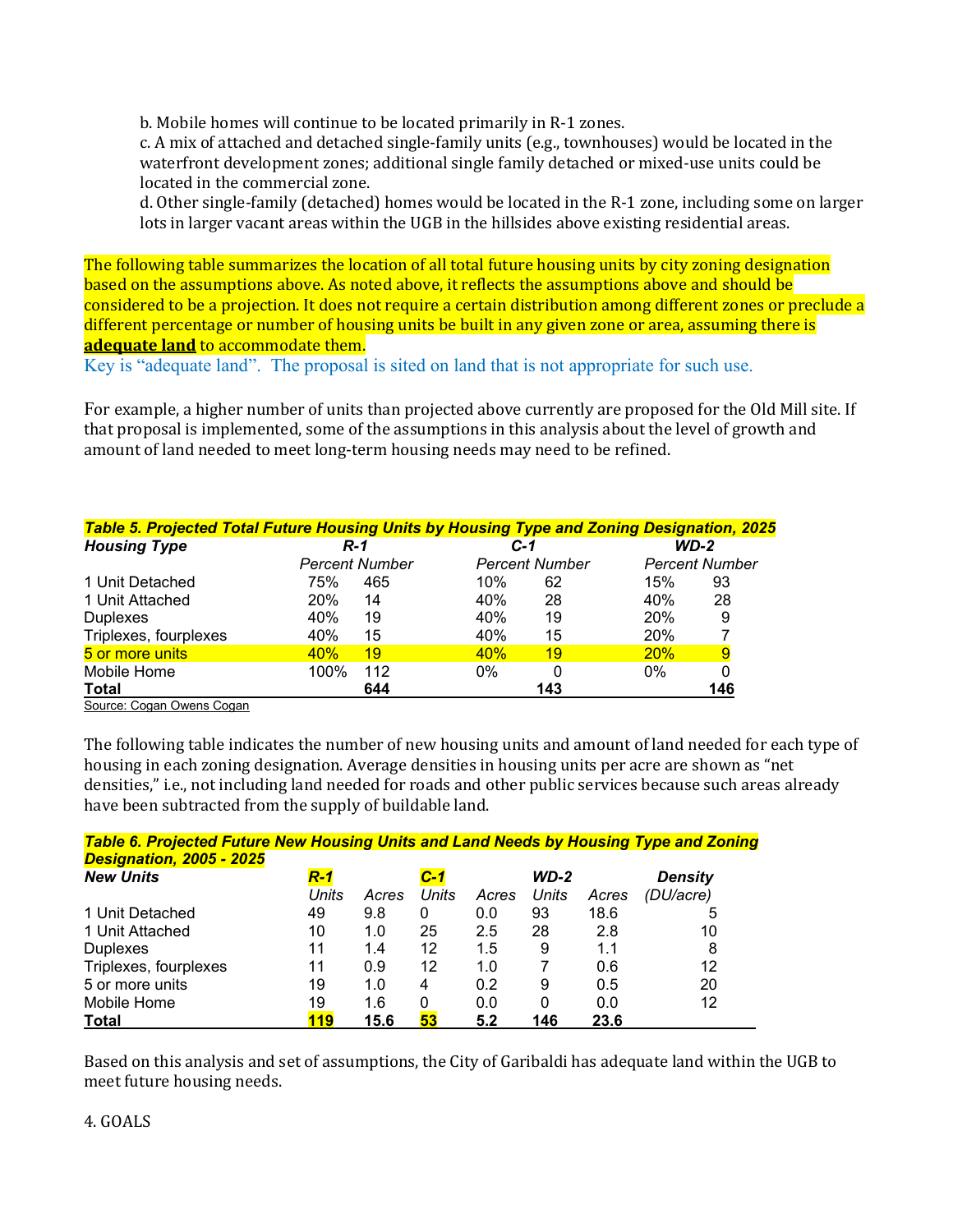a. Provide opportunities for development of housing in a range of types and price ranges to meet the needs of future residents.

b. Support maintenance and rehabilitation of the community's existing housing stock.

c. Support the efficient development of housing and land to minimize environmental impacts and provide public services in a cost-effective manner.

# 5. POLICIES

a. Zone adequate land to meet identified future housing needs for a broad range of housing types, including single-family attached and detached homes, manufactured homes, duplexes and multifamily dwellings.

b. Support efforts of public, private and nonprofit entities to provide needed low and moderateincome housing.

c. Provided opportunities to cluster development, through the planned unit development provisions of the zoning ordinance, as a method of minimizing development impacts in areas with sensitive natural features.

d. Encourage development of housing in locations that are easily accessible through walking and bicycling to municipal and commercial services and facilities.

e. Provide flexibility in development regulations to develop sites with unique conditions in an environmentally-sensitive manner.

f. Encourage the use of sustainable development and building materials including use of energyefficient materials and design principles.

g. Allow for manufactured housing to be located in all residential zones, consistent with Oregon law. h. Encourage and support the development of housing units in conjunction with commercial development (e.g., housing located above commercial uses) to provide diversity and security in commercial areas and a range of housing options.

i. Comply with federal and state fair housing laws that affirm access to housing opportunities for all people in Garibaldi.

j. Allow for accessory dwelling units (i.e., "granny flats") for permanent residents in residential zones, consistent with other city goals and policies.

# 6. STRATEGIES

a. Help identify opportunities for builders and developers to consolidate buildable land to promote more efficient development.

b. Regularly update the city's inventory of buildable land (approximately every five years or more frequently if the rate of growth is more rapid) and use it both to identify housing development opportunities and assess the ability to meet future housing needs.

c. Examine the city's zoning ordinance and development regulations to ensure that they include adequate provisions to protect environmental resources, provide flexibility in developing unique sites, allow for a broad range of housing types and do not create barriers to the creation of affordable housing.

d. Work with the development community to ensure creation of new housing that meets identified future needs.

e. Consider adoption of commercial and mixed-use design guidelines or standards to ensure that new mixed-use development is consistent with community character and enhances Garibaldi's attractiveness and livability and addresses accessibility and other design issues.

f. Monitor pubic facility capacity to ensure that proposed new housing can be adequately served by water, sewer, transportation, drainage and other public facilities.

g. Update the city's zoning ordinance to include provisions for accessory dwelling units targeted to permanent residents. Ensure regulations address issues related to accessibility, impacts on adjacent residents and adequate public and other facilities.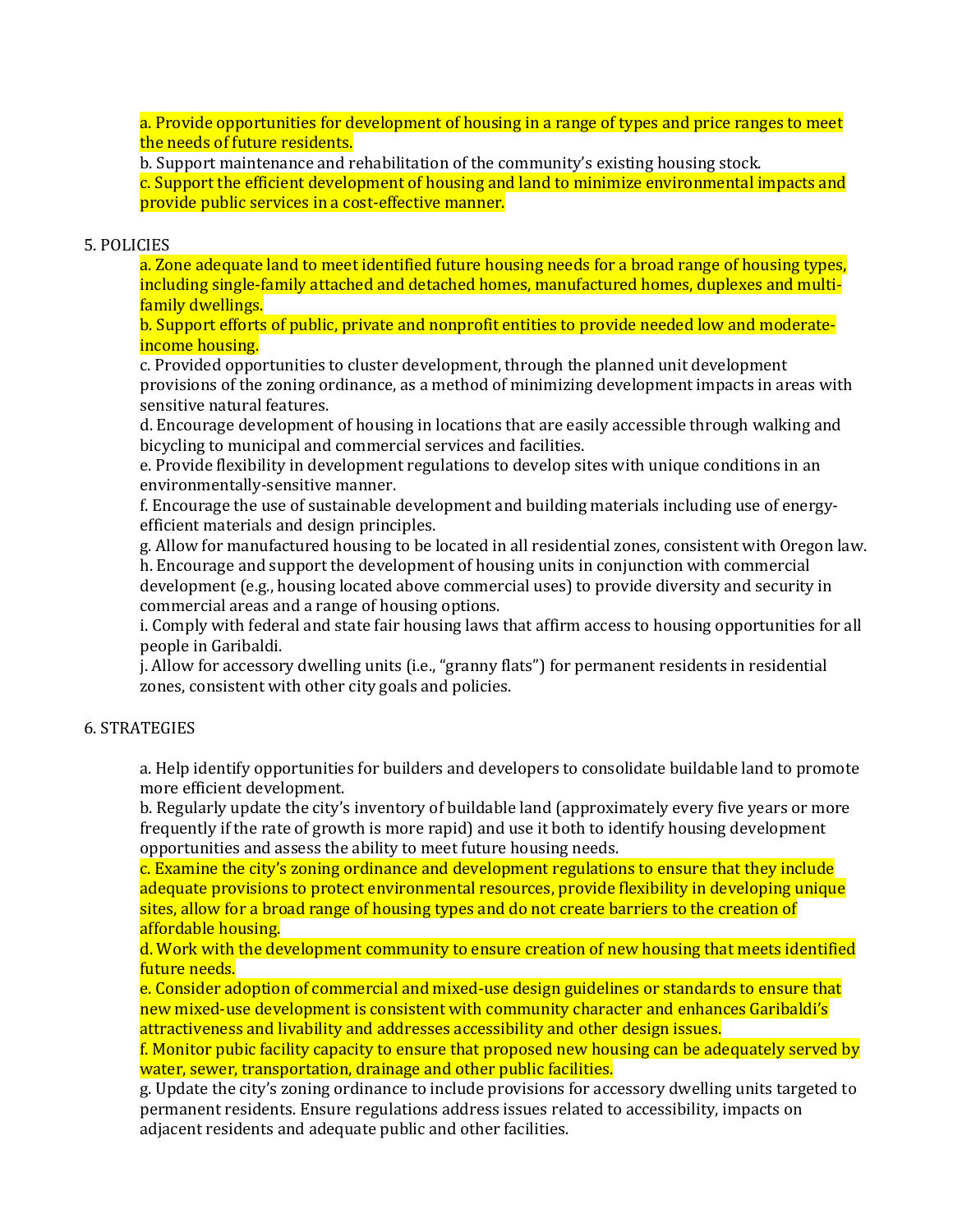h. Work cooperatively with nonprofit housing developers (e.g., Habitat for Humanity) to supportthe development of affordable housing; assist in identifying potential sites for such housing and explore the feasibility of donating city-owned property for such purposes.

# **GMC Chapter 18.15 MEDIUM DENSITY RESIDENTIAL ZONE (R-1)**

#### **18.15.040 Standards and criteria.**

In an R-1 zone, the following standards and criteria shall apply to all uses:

C. …The minimum lot size for multifamily dwellings, structures containing four or more dwelling units shall be 10,000 square feet for the first three dwelling units and 1,500 square feet for each dwelling unit thereafter.

- D. The minimum lot width shall be 30 feet.
- E. The minimum front yard shall be 10 feet.
- F. The minimum rear yard shall be five feet.

G. The minimum side yard shall be five feet, except on a street side it shall be 10 feet.

H. The maximum building height shall be 24 feet.

I. The total amount of the lot on which structures and other impervious surfaces may be constructed shall not exceed 50 percent.

K. Parking requirements of Chapter 18.125 GMC shall be adhered to.

# **GMC Chapter 18.25 COMMERCIAL ZONE (C-1)**

Building 1 and parking lot, and the playground are within the C-1 zone and the HOZ. Standards for HOZ apply. Again, destroying a natural feature in order to develop it (when there is solid evidence it is not needed or appropriate use of the land) does not meet the GCP.

# **18.25.040 Standards.**

In a C-1 zone, the following standards shall apply:

A. Minimum lot size: none.

B. Yards and Setbacks. For residential uses, the requirements shall be the same as in the R-1 zone. The minimum yard depth for portions of the property abutting a residential zone will be 15 feet. The Uniform Fire Protection Code shall govern adjacent commercial uses. The minimum setback requirements for commercial structures shall be established by applicable building codes.

C. Building Height. Maximum building height shall be 30 feet. Maximum building height allowed outright shall be 30 feet. Any building exceeding 30 feet in height shall be reviewed following the standards and procedures for conditional uses under Chapter 18.185 GMC.

E. All uses shall meet the parking and sign requirements of this title.

F. …The minimum lot size for multifamily dwellings (four dwelling units or more) shall be 10,000 for the first three units and 1,500 for each unit thereafter. The planning commission may allow up to 50 percent additional dwelling units (up to 39 dwelling units per acre) for senior citizen or adult disabled housing.

G. There shall be no minimum yard requirements for housing developments in the C-1 zone. Senior citizens and/or adult disabled housing shall provide a minimum of 10 percent of the lot area in maintained landscaping. Family-oriented housing developments shall provide a minimum of 20 percent of the lot area in maintained landscaping. In addition, such developments shall provide a fenced playground which, in the view of the planning commission, is capable of serving the number of projected children.

**GMC Chapter 18.80 HILLSIDE OVERLAY ZONE (HOZ)**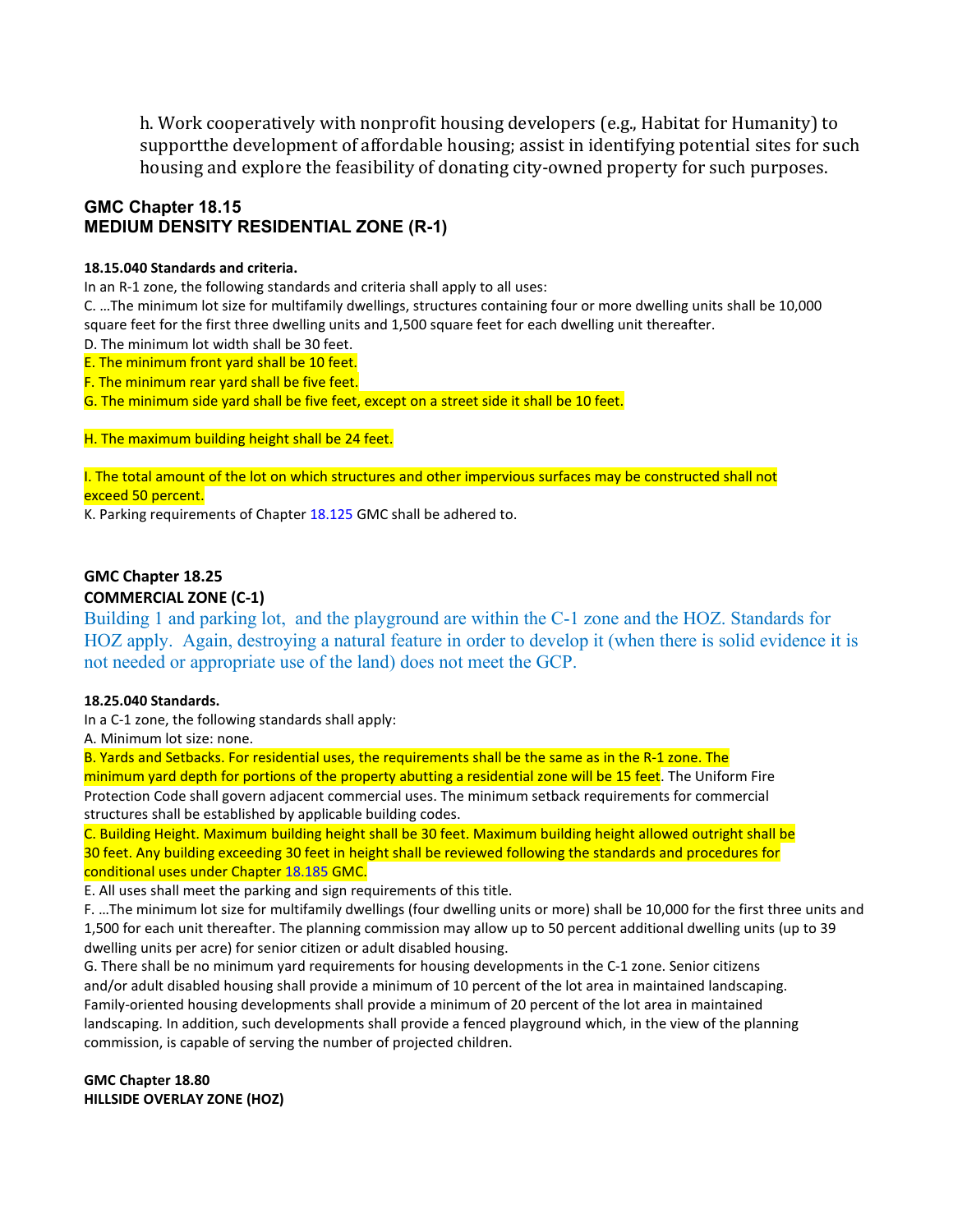# **18.80.050 Development and use criteria.**

See all my comments addressing the HOZ in the Development section above.

# **STAFF REPORT**

*Housing* – Goal A, Policies A and B express a need for a variety of housing that is affordable and accounts for the needs of future residents. This request increases the housing supply and addresses the identified need for 172 additional units in the C-1 and R-1 zones (Garibaldi Comprehensive Plan). Further, a significant percentage of the Tillamook County workforce commutes 50 miles to work (or 100 miles per day), indicating housing needs are not just localized but must be addressed county-wide. This project therefore meets both local and county-wide housing needs

The statement that this proposal increases the housing need for 172 added units is a number derived from Table 6 of the GCP. For 2005 until 2025. It recognizes **all** types of housing and is discussed further. We are less than five years from 2025. For -5 or more units- in R-1 and C-1 a total of 23 units is identified. To date the applicant has already constructed 42 units in these zones. It's an increase of 19 units. The proposal, applicant, Staff Planner, and former City Manager are misconstruing this data. There is a continuous rebuttal that "just because it limits certain types of housing units doesn't means more can be built, in order to meet need". This flies in the face of the GCP along with the vision of the people who wrote it and amended it throughout past years. Garibaldi is a small town that people who live in it, have lived in it, tourists who pass thru it and spend time here, love the way it is. The THA is the most reliable report to rely upon at this time. It has standing in the GCP. However, it was published prior to the local hardwood mill closing in Garibaldi. So the data and stats should consider there are even **less** people and less housing needs called for in Garibaldi. There is definite evidence in this report that communities other than Garibaldi are more positioned for new development and have the land base to do so. Overall, in this report Garibaldi ranks second from the bottom for new housing needs in the next  $20 \le 20$  now) years. Wheeler is at the bottom.

# **FROM THE PROPOSAL**

Housing – The proposed development is in compliance with Goal A, Policy A, and Policy B. Generally, these goals and policies express a need for a wider variety of housing that is affordable and accounts for the needs of future residents.

The proposed development is a multi-family development located within a region with an identified need for a variety of housing types. A Housing Needs Analysis (HNA) was prepared for Tillamook County, in which Garibaldi is located. As demonstrated in the HNA, multifamily apartments and condominiums make up only 4.3% of the overall housing inventory in Tillamook County<sub>1</sub>. Further, there is currently a lack of supply of housing in Tillamook County, **specifically** Garibaldi; the current vacancy rate for non-seasonal housing is less than 1%, which is significantly less than the State of Oregon's average vacancy rate of 9.3%.2 While the HNA analyzes Tillamook County as a whole and not specifically Garibaldi, approximately 25% of the workforce in Tillamook County commutes up to 50 miles one way (100 miles roundtrip) daily for work. As such, the need for additional housing should be looked at county-wide and not just per individual cities because it is likely that residents working in other parts of the County may reside in Garibaldi. For Tillamook County as a whole, there is a need for 2,730 additional dwelling units within the next 20 years as determined by the forecasted populations generated by the PSU Population Research Center. Housing that is affordable is particularly important for this region, given that, as demonstrated in the HNA, median housing prices have increased 40% between 2014 and 2019 but median income has increased only 21% in the same timeframe.3 The proposed development will